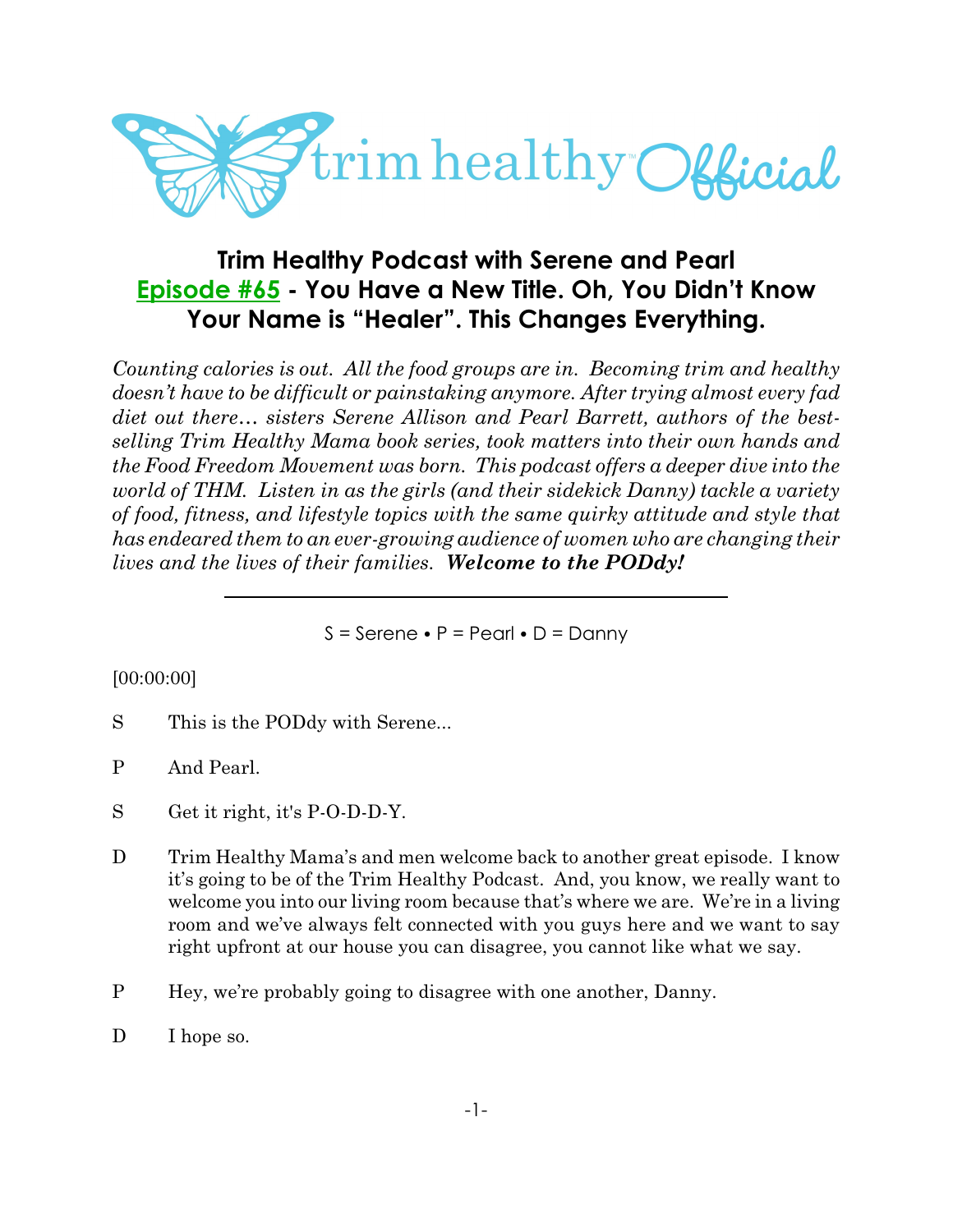D As we speak?

S Yeah, Mate, in fact don't worry I got the nursing shawl on.

P That's true, but you know yes nursing shawl is on, come on.

[00:00:49]

S So come on in. It's safe.

D That's actually kind of new. I remember about ten years ago I don't remember any shawls on the hill top.

S No, there weren't. There twaint weren't.

- D Twaint not, I mean...
- P No, there weren't shawls because I don't think shawls were a big thing back then, but we tried to stay covered with the shirts.

S We did.

P Oh, you have bad memories. Don't tell people that.

[00:01:09]

- D No, they're not bad by any means.
- P Well Lisa was doing it with us.
- D Yes, my wife was right in the mix.
- P Okay, listen I want to tell you something before you start thinking we're perverted…
- S I know what's coming out…
- D Welcome to the PODdy

D No, you didn't. No.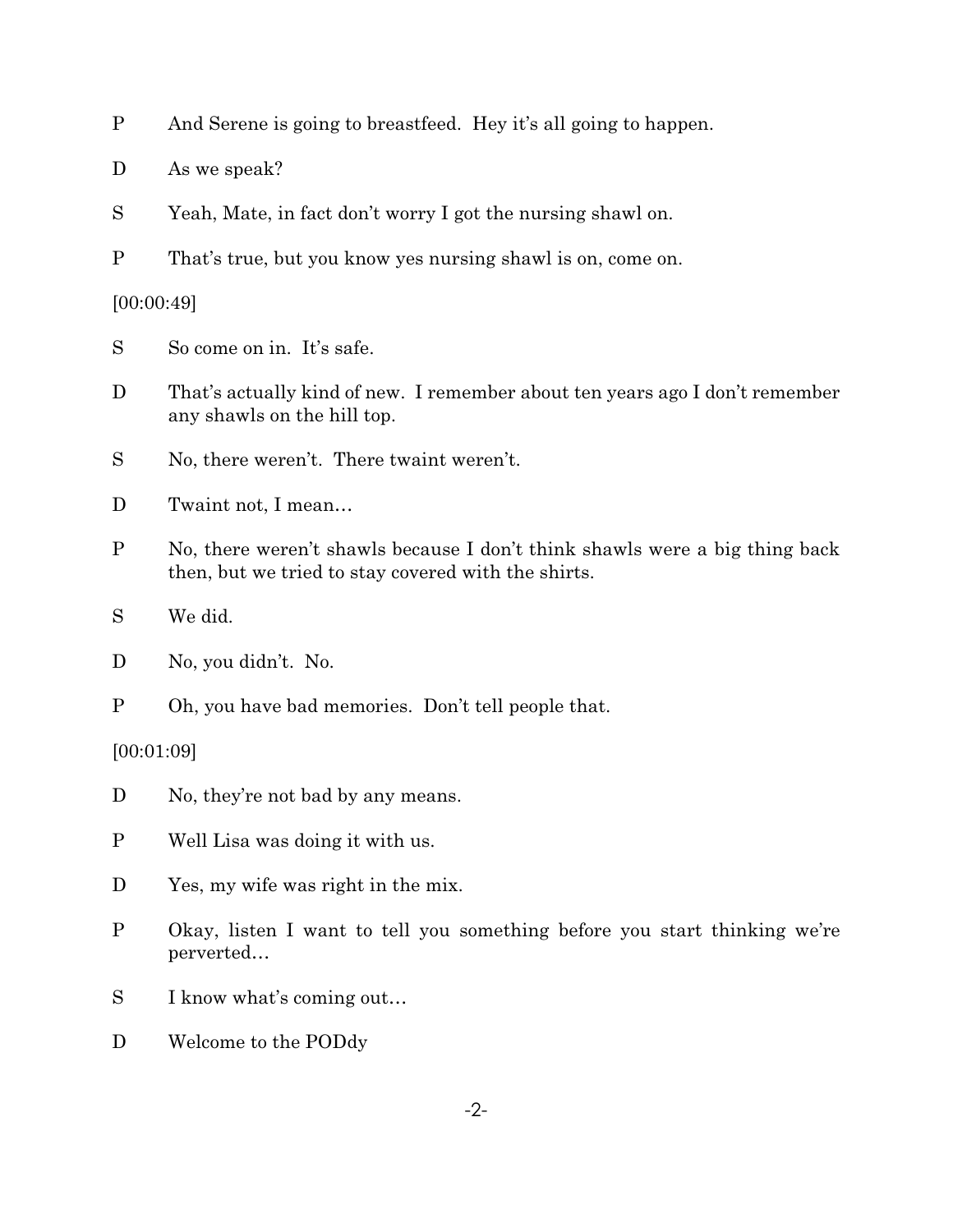- P We're from New Zealand. Down in New Zealand those of you who listen in New Zealand and Australia back when we were there breastfeeding is so normal you barely cover yourself. In fact you don't.
- S You don't have nursing rooms.
- D You so barely cover yourself that you don't.
- S You have the front seat pew at church.
- P Yes in church we grew up on the bosom. It is happening, babies on bosoms but that's a natural thing. Now we've learned…

[00:01:45]

S Hey, go to Africa if you're getting scared, Mate.

D Yes.

- P We've learned to cover up. Serene's a "full on" coverer now.
- S Full on.
- D You know what though, this falls right in line with America being spazzers about things they shouldn't spaz about and making everything twisted and backwards.
- P Send all your email to Serene and Danny about this.
- D Serene and Danny at Trim Healthy Mama dot com. (**[Support@TrimHealthyMama.com](file:///|//support@TrimHealthyMama.com)**)
- S Pearl doesn't want to be bothered.
- P I don't want to be bothered with it, Mate. Hey, but you know what, we actually have a pretty intense subject today. I think we're going to be pretty blunt. It's on our hearts, it's burning and Serene and I had the same thing. She called me, she said what do you feel for the PODdy and I said what I felt and she's like oh my goodness Pearl, it's been on my heart. I was about to tell you the same thing. And tonight, today, whenever you're listening, maybe you're up at six, maybe you're listening in the bath at night, ten, we're going to talk about making your home a healing home.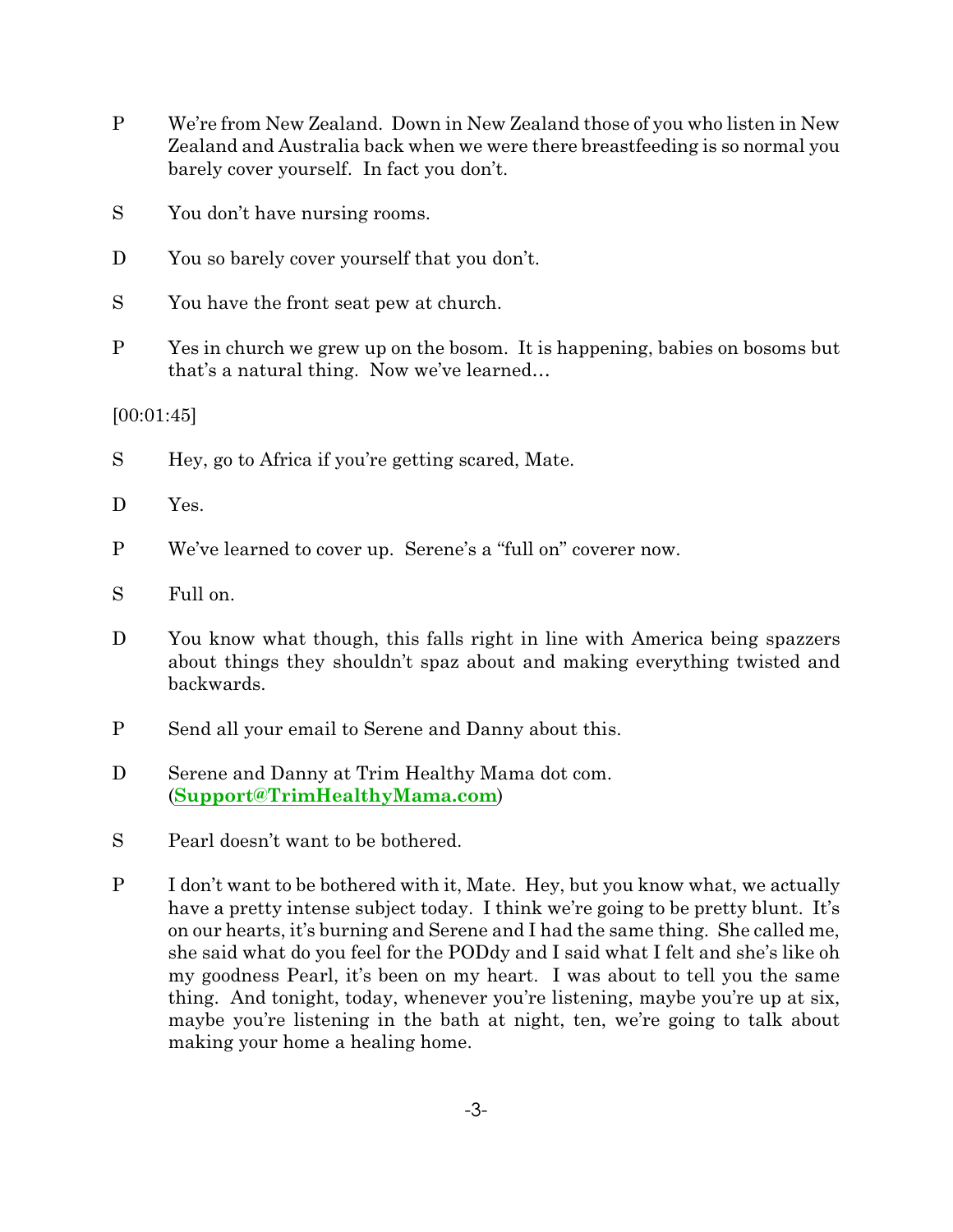#### [00:02:42]

- S Oh, it's just so huge in my brain right now. Hah, like it's something that Pearl and I have just tried to do, right. Danny, I'm sure you've tried to do that but, you know, sometimes to hear something very profound which we're about to tell you just resets it and just makes the electrical charge to that desire so much stronger.
- P And having it as an understanding, talking through it like we're going to do tonight and then making it a priority. Sometimes we think things and we go about our lives and we're just going about our lives rather than really focusing on something that maybe we've been leaving out.
- S And this is so simple and it's so profound and there happens to be a lot of things in the Bible that's just so simple and it's so profound. So we're actually going to bring the foundation of what we're about to say from the Bible. And those of you listening who aren't necessarily believers, hey it works anyway.
- P It still works…
- S It still works.
- P Hugely on a health level for our bodies, for our minds.
- S And very hugely on an emotional level, so anyway, in Luke 12:42 there's a verse that says this is the TPT translation, the Passion translation but it's the same word in any translation, but it says: "*A trustworthy and thoughtful manager*". The Lord said, "*A trustworthy and thoughtful manager who understands the ways of his Master will be given a ministry of responsibility in his Master's house or household serving others exactly what they need at just the right time.*"

[00:04:21]

- S Now that word household in the Greek is therapeuo and that's where we get the word therapeutic from. And therapeuo is used a couple of other times in the Bible and do you know when it's used, only…
- P This is huge.
- S In reference to besides from this verse here, only in reference to Jesus healing all who need healing.
- P So that word household means…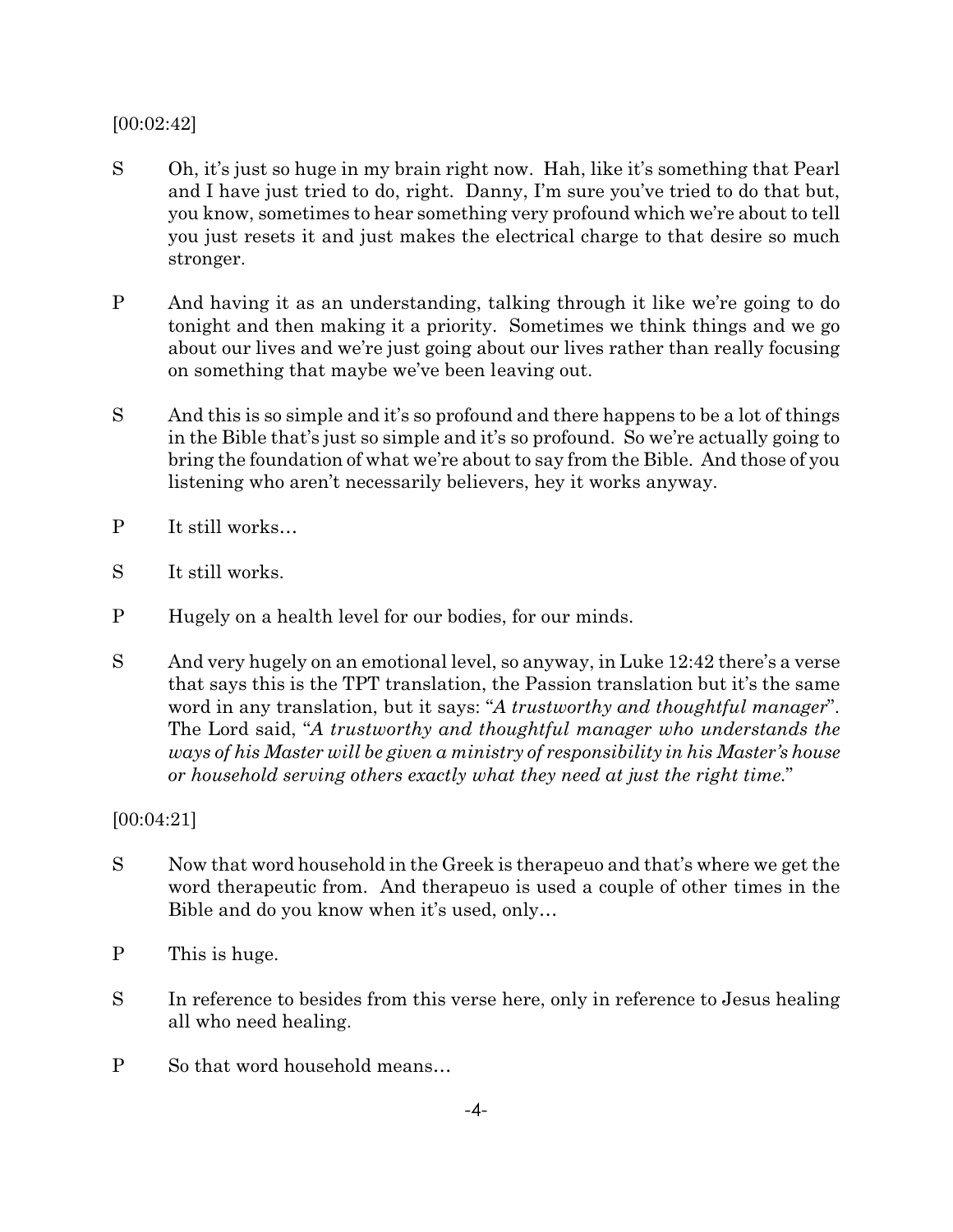- S A place of healing.
- P Home means a place of healing.
- D Wow, even if you hate...

[00:04:51]

- S Home means healing, Danny.
- D Even if you hate the Bible, like even if you look at it like just another like ancient book, like you know Buddhism or something like that, I mean hear the ancient texts, right.
- S "Home is healing."
- P So let's…
- S It actually means healing, house, household.
- P So I want to discuss just the enormousness of that and then ways we can make our homes places of healing.
- S First of all can I just say the first thing that's just chopping off my brain, like just trying to run off of my tongue. I have fallen into the trap that maybe many women have fallen into where when they think home is feeling chaotic, when they think home is where they've got to do all their duty and their must do's and their tick off list. Now people that work outside the home may feel differently, but because mainly, you know, the home is my hub of the day…
- P It's your workplace.

## [00:05:44]

- S Sometimes I think… Yes, it's my workplace. Sometimes I think ah, to get healing I need to go away, right. To get healing I need to go and have that coffee alone. To get healing I need to go to the spa, not that I ever have.
- D Never been to a spa?
- S But guess what...
- D Going tomorrow, sorry...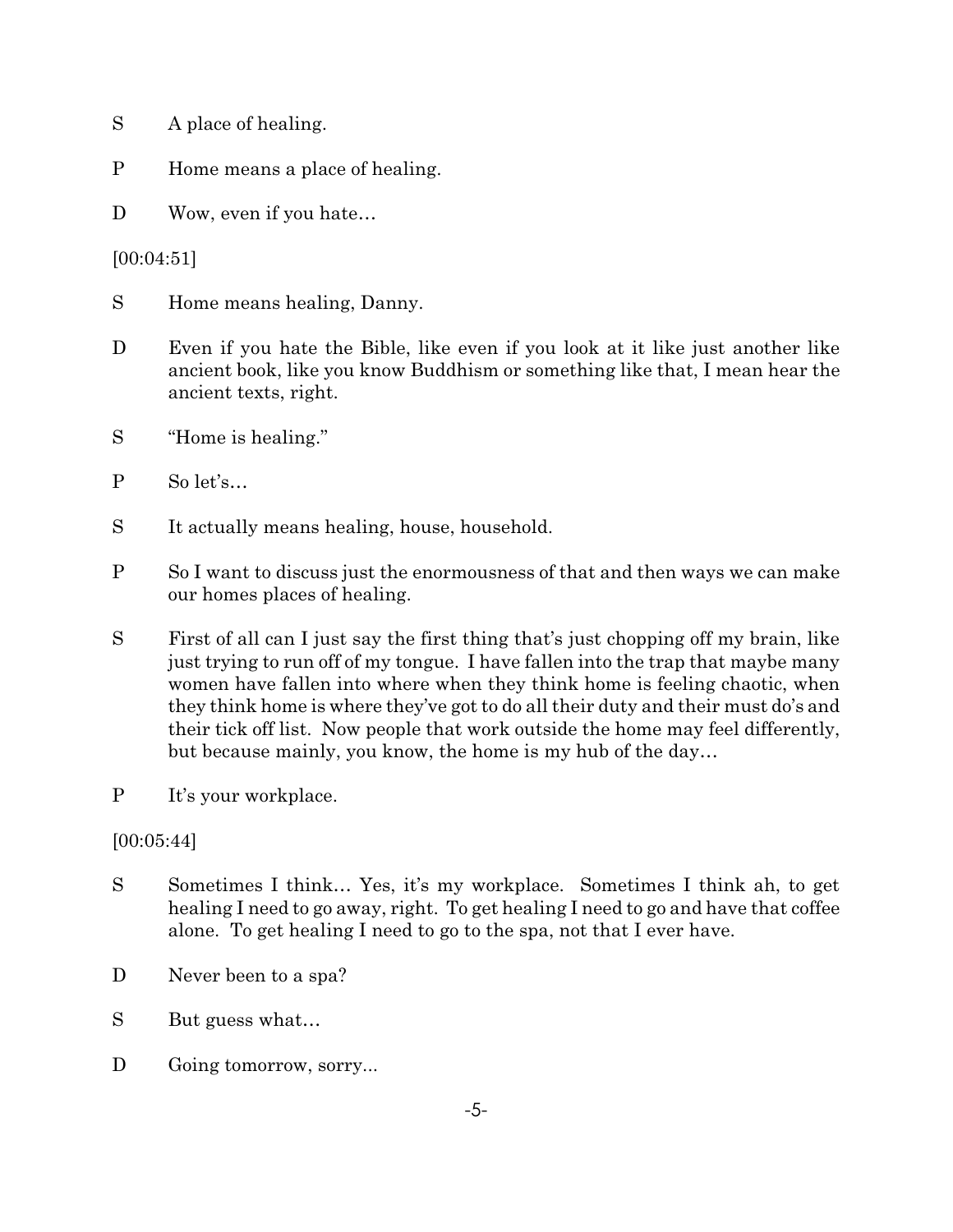- S The household which is really not talking about the bricks and mortar, it's talking about the people, the household, a household, is a place of healing To me the first thing that jumps into my brain is because that's where the oxytocin flows, because when you've got other people there to touch, to encourage, to…
- P But before we go there, before we say it is a place of healing and that's where the oxytocin flows, Serene, like we always do, no we decided to make it that. The Bible scriptures also say a wise woman builds her house. And so we are the ones that make this home a place of healing. Danny, I know you're sitting there and you have a word for the men, but…
- D No, no I'm listening.
- P Actually we have this mandate as women, and I know we have so many women saying well, you know, I just want to give up. My husband doesn't want to follow this and my children won't have nothing to do with it and you know what they don't care if I'm healthy. A home of healing starts with the mother.

[00:07:00]

- S Well just say the other part of that scripture, Pearl, which is very powerful. You said the first part which is very encouraging, a wise woman builds her home, but the second part is a foolish woman destroys it, she tears it down. The actual text is tears it down. Now listen this is interesting. Okay, so today in this day and age we have many women that have to work outside the home. They have to. They're either single and that's just totally cool. You can't just sit at home and do nothing with nobody there. Or you have to provide because you're a single mother and you've got to go out and that is totally understandable, but there are…
- P Well, there's different seasons.
- S There's different seasons too, but there are many times where a woman maybe just running out of a home and maybe she needs to be there, you know. And so the first home was the Garden of Eden and God made all the animals and everything and the plants and everything and the man and He said it was good. And then he turned around and said hang on here, it's not good. Then He made Eve to dwell on that first home and he said ah, now it's very good.
- P Is that actual the literal… It went from good to very good.
- S Yes, yes.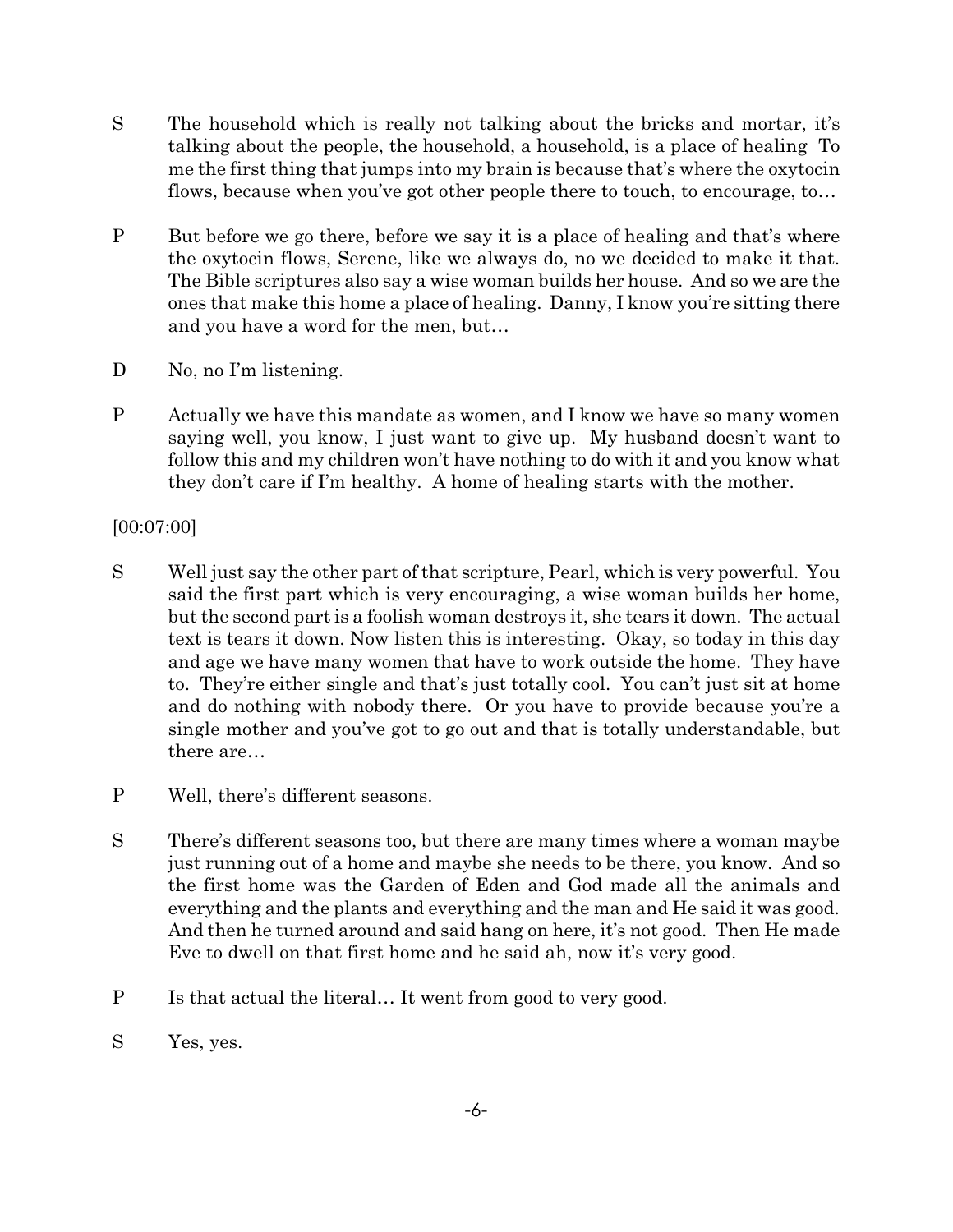## [00:08:08]

- P Yes and so I think today we just want to encourage ourselves because actually we've been talking to our Mum about it this week and Mum was the one who shared us with that scripture and it blew our minds.
- S Yes, that was her. That was her. That did not… That verse and that…
- P No, but it blew our minds and then we just thought oh my goodness we related this to Trim Healthy Mama in all sorts on many levels. But our homes are literal are supposed to be the places of healing. Not so much the doctor's office. Not so much the school. Not so much the counsellor's office and all these things have a place, but our homes are where we heal ourselves body, soul and spirit.
- S You know it's great to go out to a restaurant.
- P Oh, yes, mate.
- S It's so fun, but guess what, it's the meals that you have at home that are going to be more of the bricks and mortar. It's going to be more of the… You know, it's a majority I'm sure unless you're like very, very wealthy and can eat out constantly.
- P Right.

[00:09:04]

- S So, the home is where you can make it a place of healing.
- P Yes, so…
- S Or even if you're out because you're working, home's going to be where you prepare to take that food out.
- P Yes, absolutely. So let's start with body, let's do… Danny, you've got your thinking finger and thinking eyes on.
- D It doesn't happen every podcast. I feel every podcast is great, but from time to time you both just bring heaven to earth and I just want to sit in it.
- P Oh, so you're just swooning with the idea of this right now.
- D This is really big.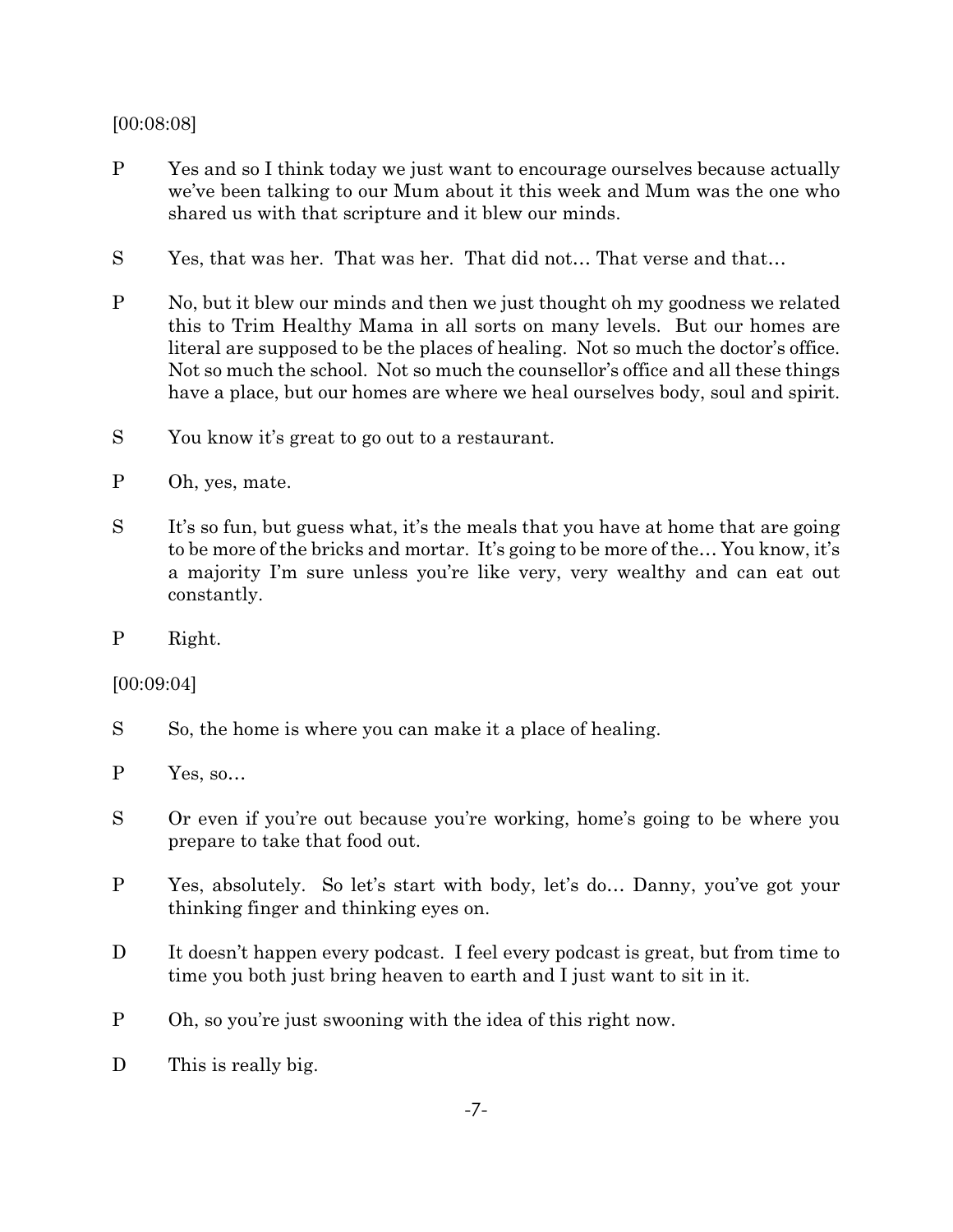- S To me it was just when Mum shared the understanding that household means healing it was huge to me because I feel like I was buying into a lie.
- D No, because the whole country is ravaged and it has started in the home, in broken homes, in disconnected mothers, in disconnected fathers not tuned into their highest job.

[00:10:08]

- S You just think of men who are maybe in pain, you know, because they've got stuff going in their lives that isn't right and maybe they're not believers and they're just going down a wrong path. Where do they go to healing? The pub, out of the home.
- D Yes.
- S I got to go be by myself and get to the drink, but home is the place of healing.
- D Man, I can tell you when I walk through the door proverbially speaking because sometimes I work from home but I do work in my back office, it's disconnected from the house, but when I walk through the door and for whatever reason if my wife has had a bad day or she's just stressed or whatever it's like a cloud… Somehow I feel like a failure. Somehow I feel just an instant like oh no, just upset. But when I come through and you can see the glow and that, you know, she's bringing that life…
- P It's a balm of healing, right.
- D It's totally a balm of healing.
- P Now we're all going to have our bad days…
- D Absolutely.
- P But just for women, men too obviously Danny you'll take this, but for women to grasp this, that we can be the initiators of healing to our homes, body, mind and spirit, we're going to go through these three things, it is so huge. Serene, you just mentioned you felt duped or you felt…

[00:11:28]

S Well and can I say this really quick just to enlarge the thought that I was feeling deceived is the fact that I think there is an enemy out there, you know,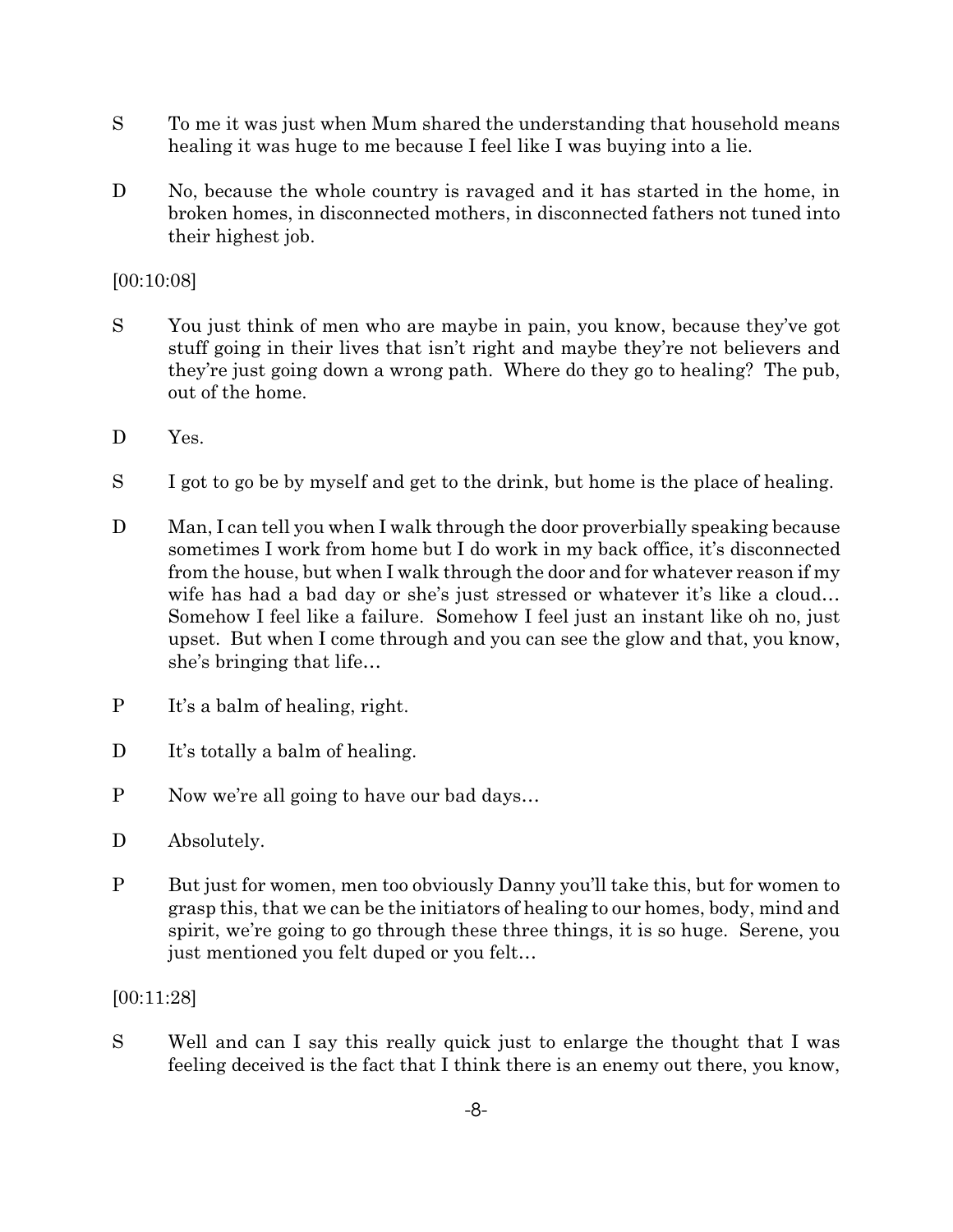the devil, who basically hates the home.

- P Oh, yes.
- S And wants to tell everybody out there that home is painful, that home is where you're just going to get, you know, home is a place to stay away from. Children run away. Mothers even if they're in the home to just vacate it in their heads, to not even want to be there in their heads, you know, in their head space, and men to want to stay away from the home, to just finish work and go be with the buds, right.
- P Everything is an attack on the home.
- S Right, now I was thinking as something I mother my children I feel sometimes, I'm just being honest here, totally vulnerable with you, sometimes I get this overwhelmed sense of ah everybody's talking at once, ah.
- D Yes.

[00:12:25]

- S Like this is just chaotic, ah.
- D Totally, totally...
- S This is just so noisy, ah. Nervous overload, but guess what, I believe that I get these pricks because the devil doesn't want me to thrive in the home and because I know people, I know women who have such strong nerves around animals. I walk past this house to go to my home like on our little country lane and this lady looks after about 50 yapping psychopathic, demon possessed dogs.
- D I know this house. And what else, what's the other creature?
- P A couple of donkeys.
- S Yes, a couple of those spitting things.
- D No, it's like an exotic bird. What's it called?
- S Peacocks?
- D A peacock.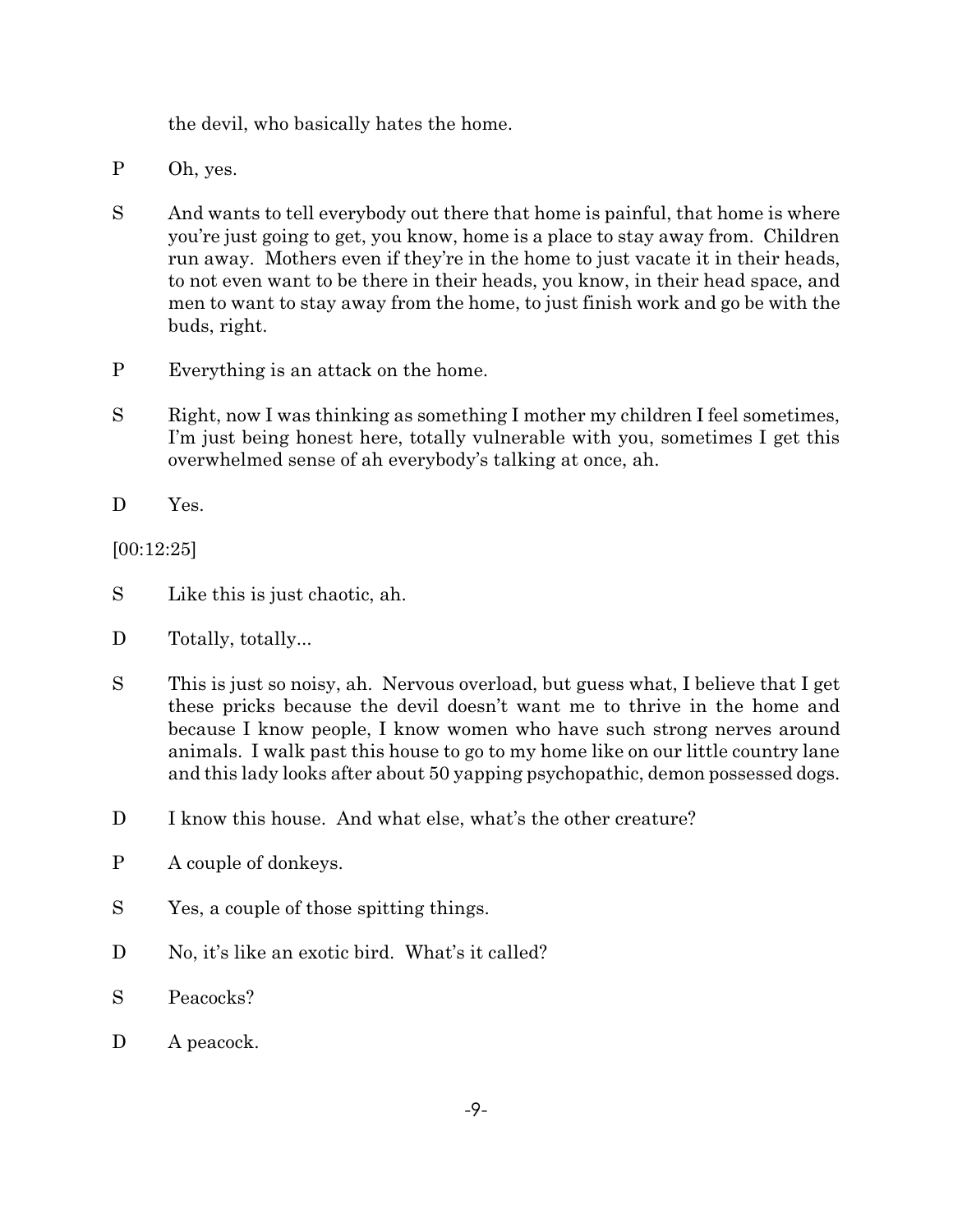[00:13:04]

- S Yes, but those other spitting things too, they are camelly things....
- P No, Tie Dye Mary, that's our other neighbour, she's awesome. She's got peacocks.
- D No, no but there is a peacock...
- P Oh, the other one.
- D And I thought it was like an omen from heaven or something when I first saw it. It was like why is there a peacock.
- S Now listen…
- D Sorry.
- S These women never lose their temper, never lose their cool and they're not like angelic, perfect women because the devil and the enemy doesn't have to come, like she's not doing anything that powerful looking after all these animals. It's great don't write me CPS letters, don't write me all that stuff.
- P Oh, there's more emails coming, Serene.
- D Serene and Pearl...

[00:13:35]

- S No, but what I'm trying to say is when there's something powerful like eternal souls, humans that can be torn apart or healed I believe there's a great deception that people can fall into. I don't know, I'm just trying to say why am I overwhelmed with children and there's people looking after dogs that won't shut up all day long and they're not overwhelmed.
- D That's true and it's cute.
- S There's something to it. It's cute to them.
- D That's true.
- P Well I do believe there's a big agenda here that so much is against us having our homes as homes of healing.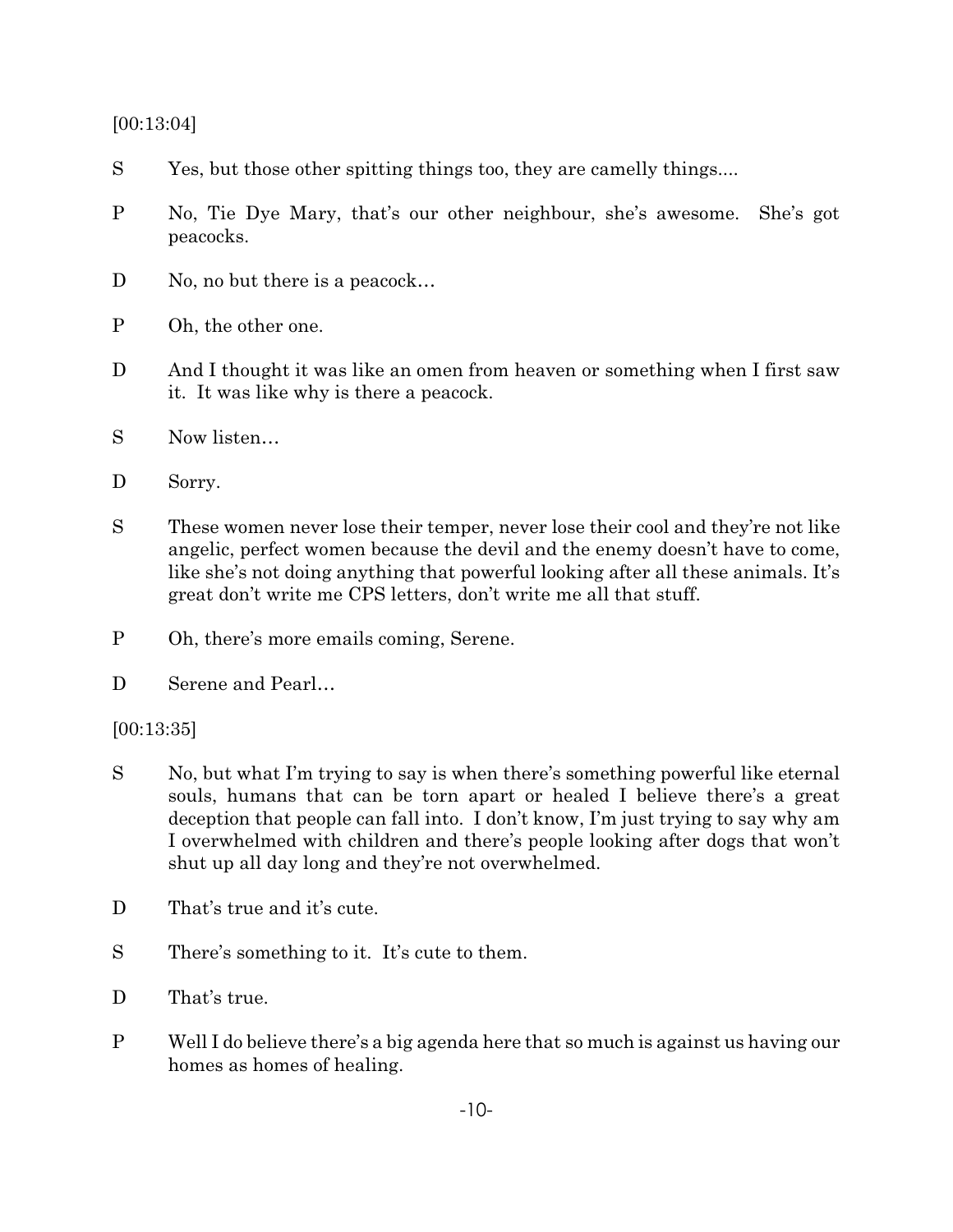- S By the way I love my children and I feel incredible joy. I'm just saying there are just times… I'm being vulnerable…
- D No, that's right. That's right.
- S Times where I'm pulling my hair out.
- D Yes.
- S But the dog lovers never pull their hair out.

[00:14:13]

- D No, it's cute.
- S They don't have ten children in their home. They have 70 demon possessed dogs and they love it.
- P All the fur baby lovers right now write to Serene. But hey, you know what, you've got a point there Serene. Sometimes we… I don't know if it's we allow ourselves, but I just honestly think it's because we don't have this picture of what we can be in our homes and what our homes can be for our families., and since I've downloaded this into my brain I'm like oh my goodness, my home is a house of healing. I can facilitate that. Let's go about it. Let's talk about how our homes can be healing for our bodies, all the members of our bodies in our families, in our homes. And of course, you know, we've got Trim Healthy Mama here, we've got this basic plan. It's simple. It's not throwing any food groups out. It's just, you know, sanity.
- S So can you imagine if you went to a resort and it was the healing resort and you went in there and you were going to stay there for a while and they furnished the room you're staying in with food in the cupboard.
- P Right.
- S If you open up the cupboard and saw Pringles and Gold Fish and crazy stuff you'd be like well this isn't a healing resort.
- P No, I know.
- D It's true.

[00:15:28]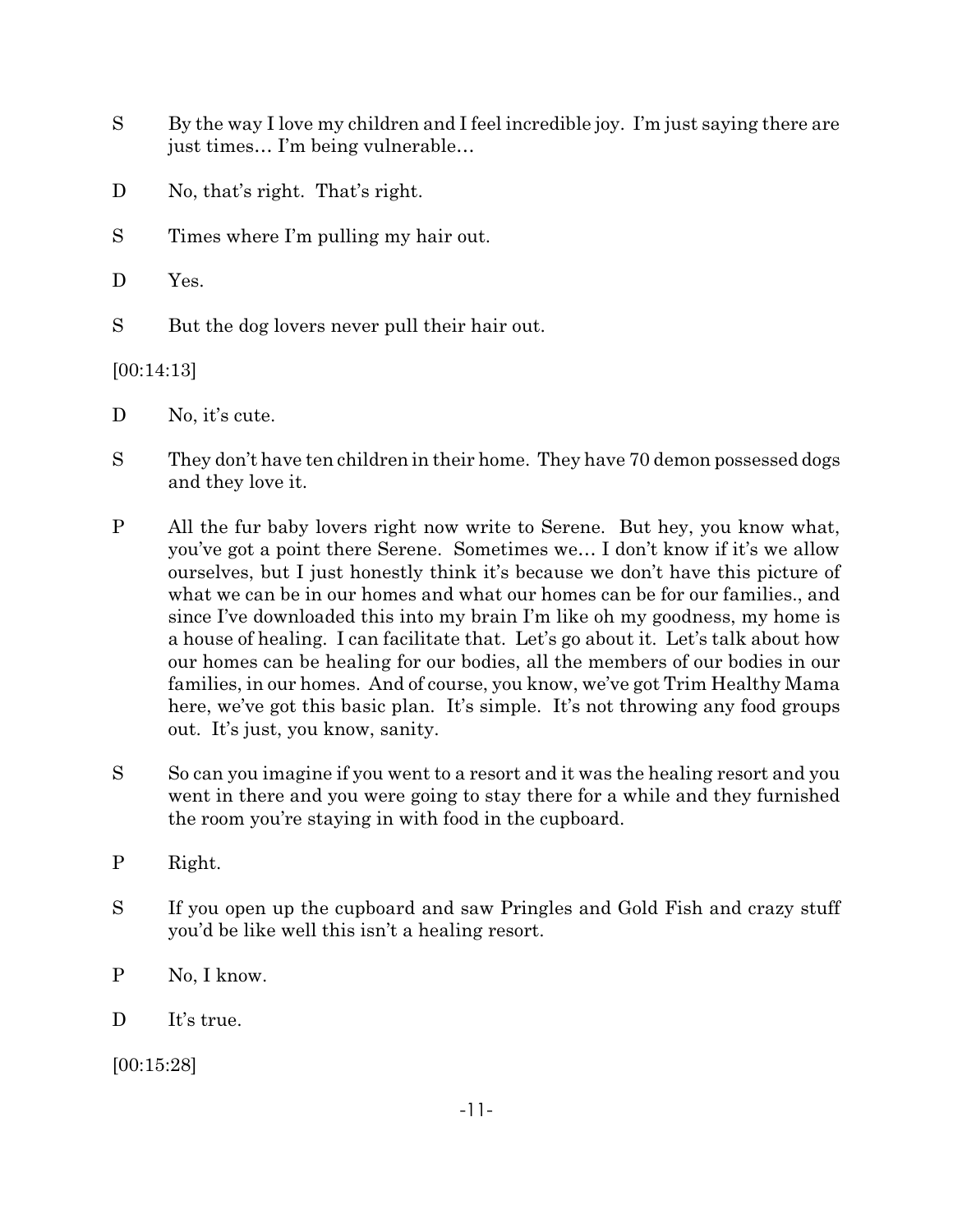- S So what's in your cupboards, ladies?
- P I know and, you know, it's hard to come down. Okay, we're always I feel like we're pretty soft on people, you know.
- S Well, I just said it, Pearl. You can do all the softies you want.
- P Oh, right.
- S What's in your cupboards, ladies?
- P You just said it, but sometimes men, husbands, they're allowed to bring in what they want, but I want to say this, sometimes we hear people I just fall off plan, I just cave, I just cave. But if we had a bigger understanding of how powerful we are for our children and our families, if your children are watching you drink sodas and binge of bags of Doritos and just stop at the drive through all the time how is that, you know, being a facilitator of a healing home.
- S And I think it's understanding who you are, like you are not just a person living at the home. You are the administrator of this healing home.

[00:16:20]

- P Yes, you are.
- S You are one of the leaders.
- P So yes, we're all going to have bad days and yes we're going to make silly mistakes. Listen I'm not perfect. I will eat off plan things sometimes, but I do have this picture of no, I bring healing foods into my home, I eat healing foods in front of my children, I serve healing foods to my husband. You know, I can't control what he does, he's a grown man, but I'm certainly going to be as much of a healer as I can to him, to myself because my children need me as the healer of the home, you know.
- S And I don't think it's a waste of time to take a few extra minutes if it takes that to make a healthy meal, not that it really takes it with Trim Healthy Mama. We've tried to keep things very quick and quick things to make. But it shouldn't make us upset if we had to take an extra time, because we're realizing we're not just any old place. We're the healing home. That takes a little bit of extra purposeful forethought. I got tongue tied.

[00:17:22]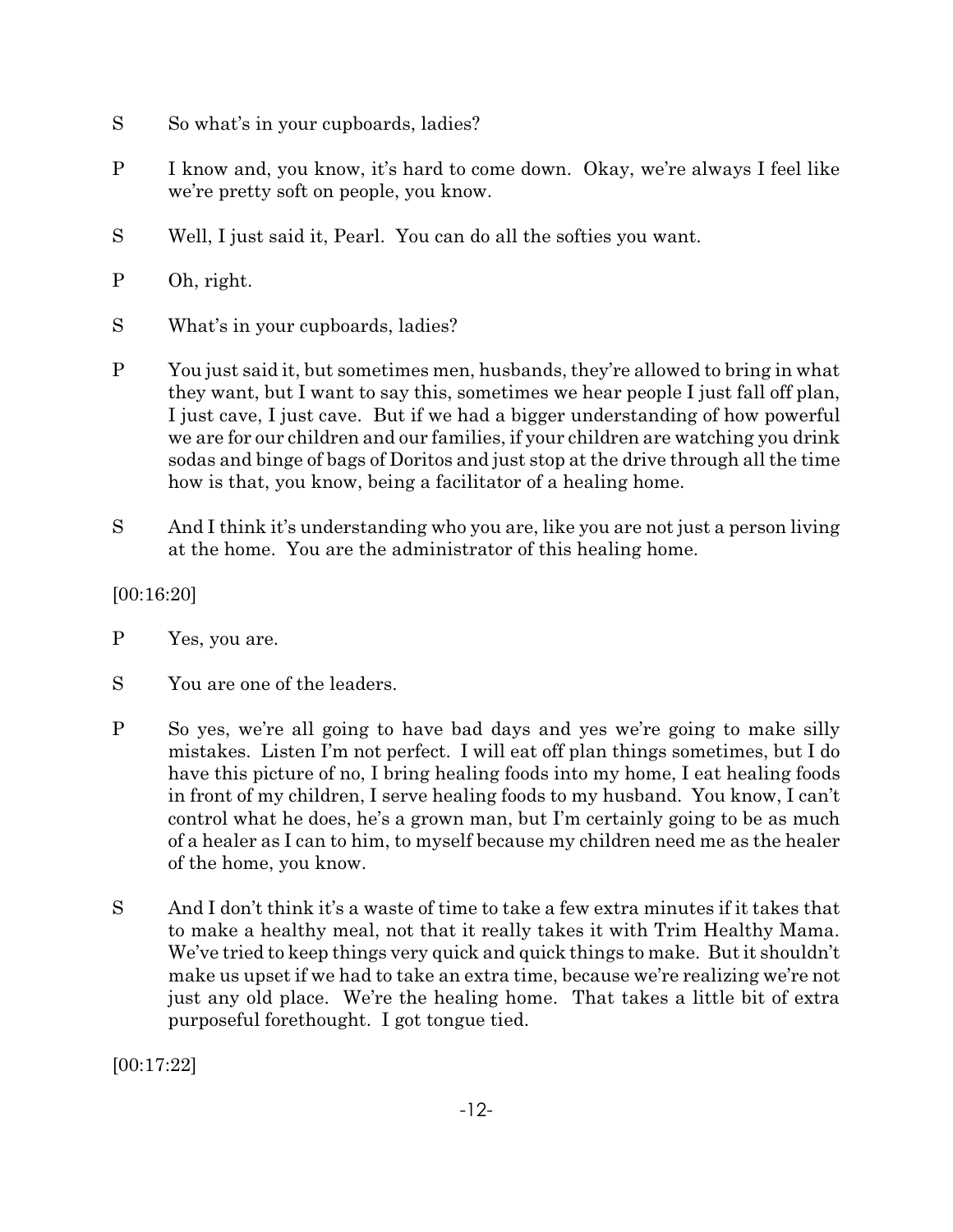- P It truly does. So I think when we ask ourselves well why should I stay on plan when I just feel like it's just hard and I just… You know and maybe we've got a background of completely different foods and all these things fighting at us, right, because as we said the enemy doesn't want our homes to be healing places. If we just think but hold on I'm a healer in my home, why would I bring that in, why would I cave to that. I'm going to stand. I'm going to stand for healing.
- S Wipe the wrinkle off your brow, like the furrow off your brow and lift your head up high because women and men, you are doctors. You are doctors in your home. You're not only doctors, you are... We could go further now. You are counselors you are so many things, so many things. So let's talk about that. You are encouragers. You are cheerleaders. So when Pearl after we got this kind of jolt from the scripture I feel like I've got to reset in the way I speak to my children, because a healing home has to have healing words. And the tongue is the most powerful and so…
- P Okay, so you're onto mind and spirit here.
- S Yes, so I used to think wonderful thoughts about my children, but now I've just decided whenever I see them it's going to come out. It's got to come out.
- P Andyouknow what, healing foods, healing words, healing expressions. My thing has been and now I am so more mindful to literally smile at my husband. You know, I don't know but life is stressed. You know, sometimes he'd come out and it's like what you're talking about Danny, and I've just had a stressful day, I want to let him know that by the look on my face. Argh, hhm, yes, you know you can't see my face people listening, but it's just a little bit of a tense face.

## [00:19:19]

- S I'll describe it. It's this face you see at certain mothers at grocery stores and they can't say the words out loud to the children, so their purse their lips and that's the face.
- P But you know what, even the words so much, words are so important but it's... I don't even think our children and our husbands remember them so much and tell me Danny if this is true, but the look on our faces.
- D Oh, yes, oh yes... I can take the pulse the minute I walk in the door. Nothing has to be said. There's something on the face that just tells me what the evening is going to be like.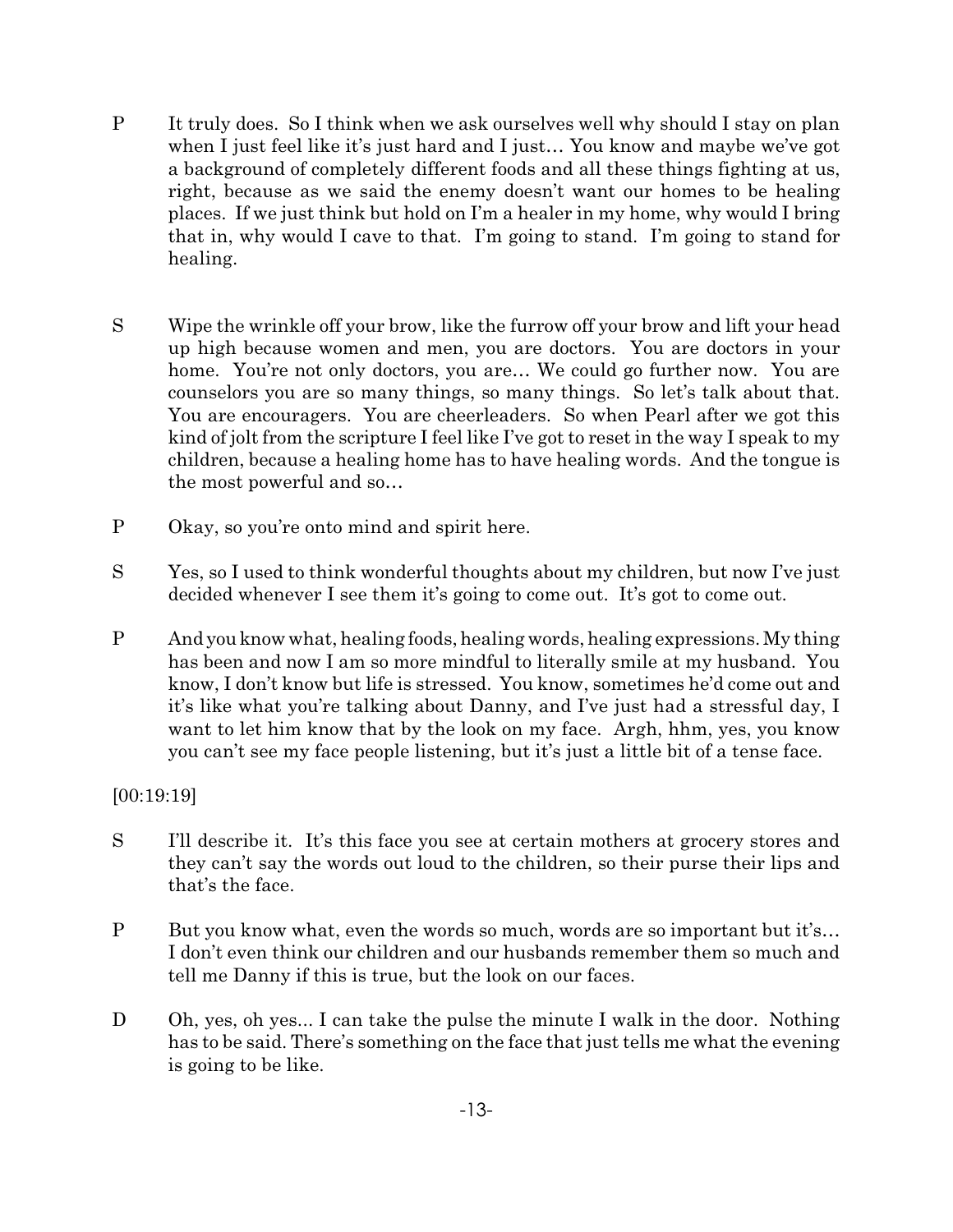- S And you know we cannot even change our circumstances. We cannot change the spilled milk. Let's just say we're going to keep all the spilled milk coming. We're going to keep a little bit of the chaos and the muddy shoes going everywhere and keep all of the cray-cray.
- P Because there's going to be cray-cray, oh my goodness
- S Just keep it, but change the pulling down words to healing words and that the healing smile instead of the frown. Guess what, we're going to feel a million bucks ourselves. Not only the people around us.

# [00:20:26]

- D Wow, I would love to see thousands of women take on a title just like a doctor would take on the title of doctor, take on the title of Healer, almost see themselves as the called Healer.
- S Yes, oh that's good, Danny.
- P And I think it is a calling for all of us. If God gave us this beautiful gift of being mothers, being wives, maybe you're single, you're still… You know, you can still minister to people, but Trim Healthy Mama, you know, as a Mama it's huge.
- S Maybe there's a bunch of other single women that just need to be invited over for a cup of tea and healing.
- P Yes and your home could be a healing home.
- D Totally.
- S For a cup of tea and healing foods and healing words.
- P I'm saying this is a mantel and let's wear it, and as we wear it, you know what, we're going to walk more powerfully in it. When we like… Questions like why are we doing this and we don't even know why and we don't have a purpose, our purpose becomes so clear. It's not just for us, it's for others I heal myself first and then as I'm getting healed I heal others in my family.

## [00:21:29]

P Hey, you're listening to the PODdy with Serene and Pearl and I'm Pearl and who are you?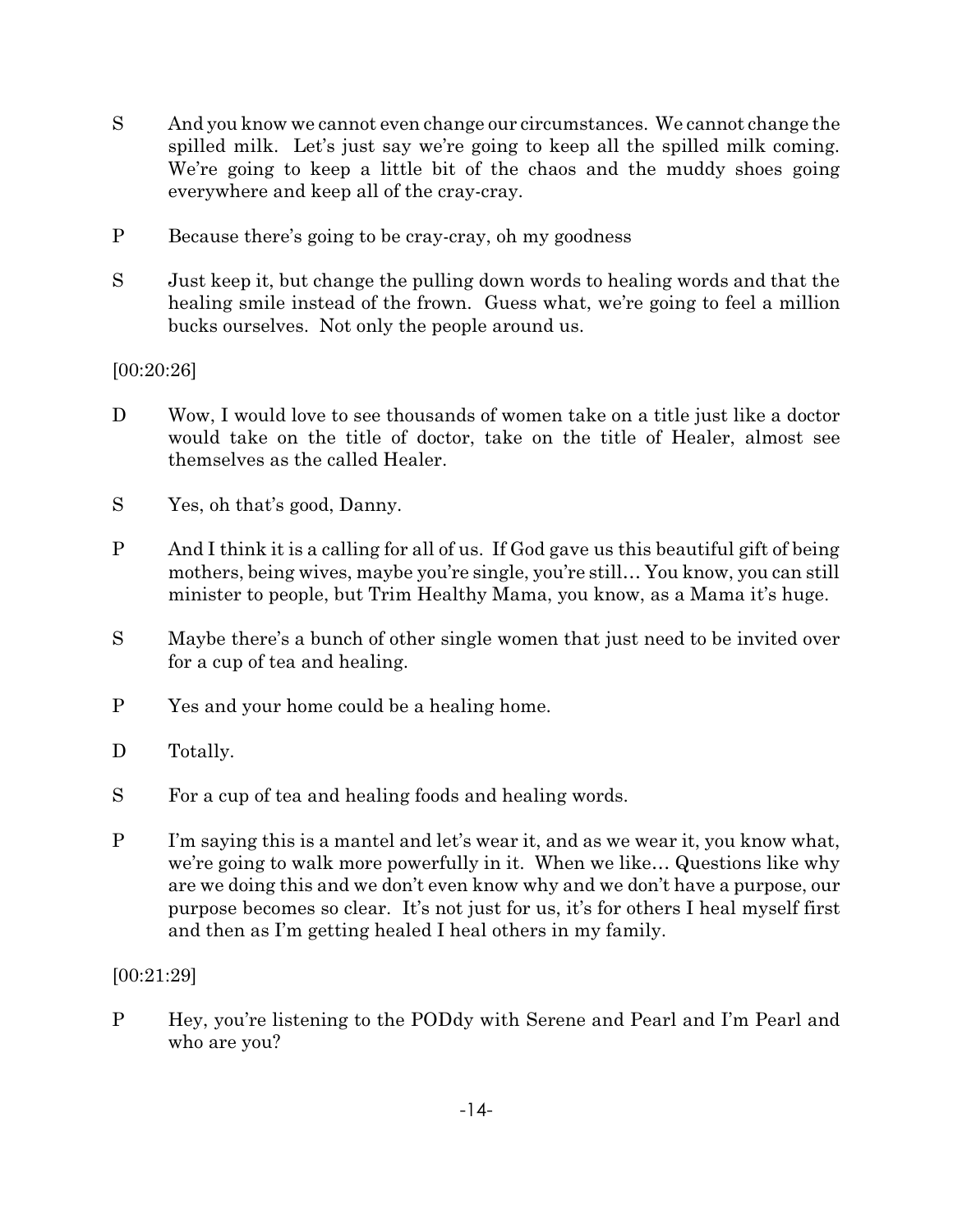#### S Serene.

[00:21:36]

- S So I have found since I have had this reset which I've always had like I said before a desire to have a healing home obviously because I'm into health and everything.
- P But she didn't really know it was called a healing home.
- S Yes and I didn't really know that that was my title.
- P Yes.
- S So now I know it's my title I've been doing this for a day, okay, with the title.
- P Okay, one day.
- S. Wearing it for a day with the title, I tell you what, there was a lot of stuff that went on, you know.
- P Cray-cray stuff.
- S Cray-cray, today was the day I chose to clean all the freezers and refrigerators.
- P Oh, that is enough to put me in the worst mood in the world.
- S We were washing mold, moldy old salsa.
- P I'm sorry.
- S You know, old junk and then…
- P How were you healing through that.
- S And then the baby is in the ergo nursing at the same time and toddler's like slipping in the junk that fell out of the fridge and stuff like that.
- P Nice.
- S This is the fridge that's been not touched since the whole end of pregnancy and post-partum. Gross, right.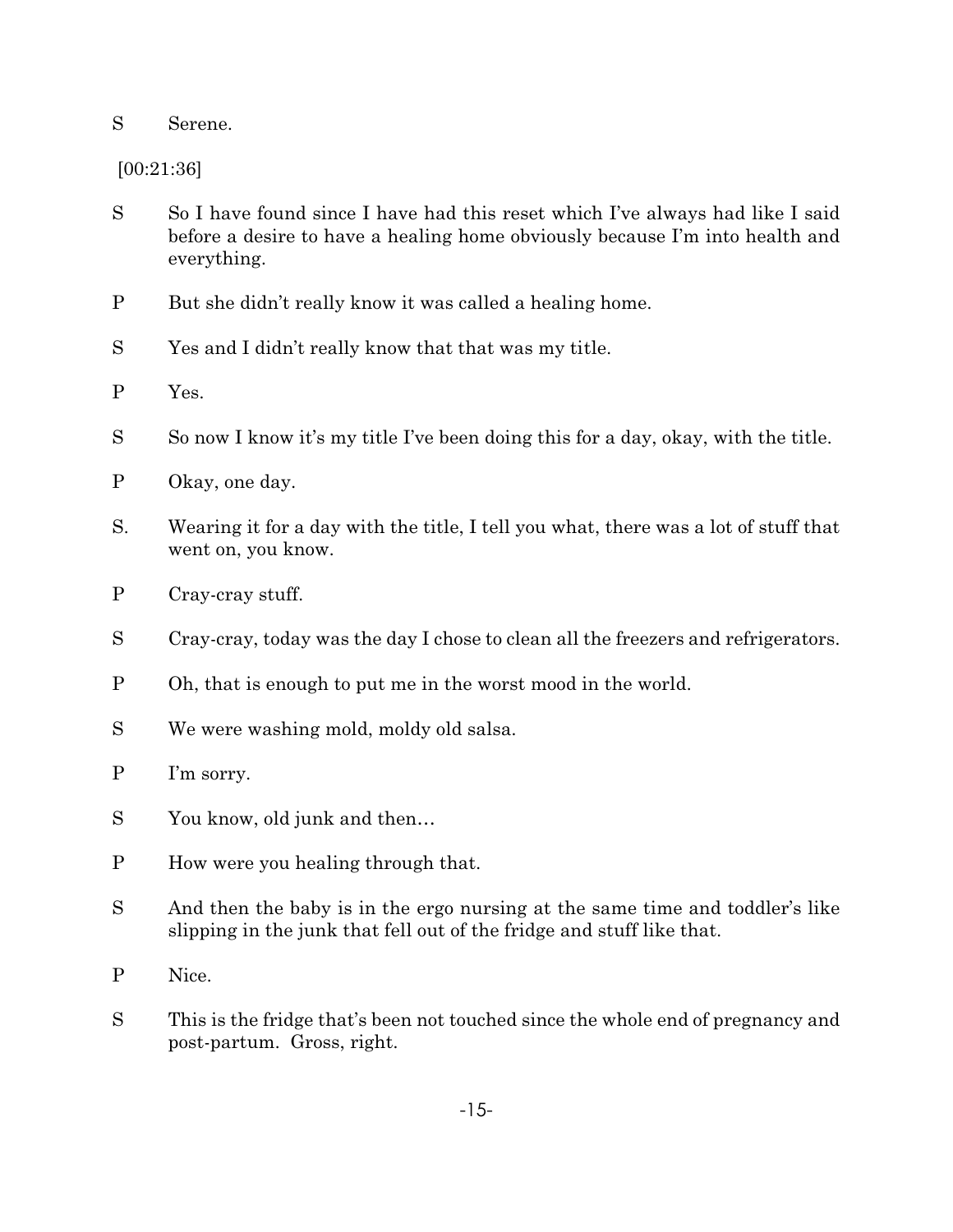- P Gross.
- S I found that even though there may have been even more cray-cray stuff than usual today, just with my change of knowing my title and speaking healing words out instead of speaking I told you to do that, look go back and do it again and blah, blah, blah, now I've been today like wow I'm so thankful that you helped me with that, so wonderful. Hey do you mind just because you're so good at that if you just take one more wipe across that shelf again. Ah awesome, mate. You know, change the way I spoke, spoke healing instead of degrading, my energy level is huge tonight.
- P Really.
- S I don't feel like oh I just can't wait to get to bed. Now I'm like hey what are we doing tonight, family fun night or something.
- P Awesome, and do you know what, another thing that's healing and is scientifically healing – laughter.

[00:23:18]

- D Oh, yes.
- S Yes.
- P And that's what I've been trying to do too because laughter in the home even heals.
- D Take your medicine.
- P But as my husband and I have I think got closer, we've definitely had our time. You know, with every couple no matter, no couple's perfect, but we've grown closer over the years. Now after 24 years…
- S Little Chucky Cheese.
- P Yes, good old husband.
- S Chuckster.
- P You know, our relationship is so much about laughter now. Even if it's not very funny we laugh together and that has healed us. I'm not even very funny.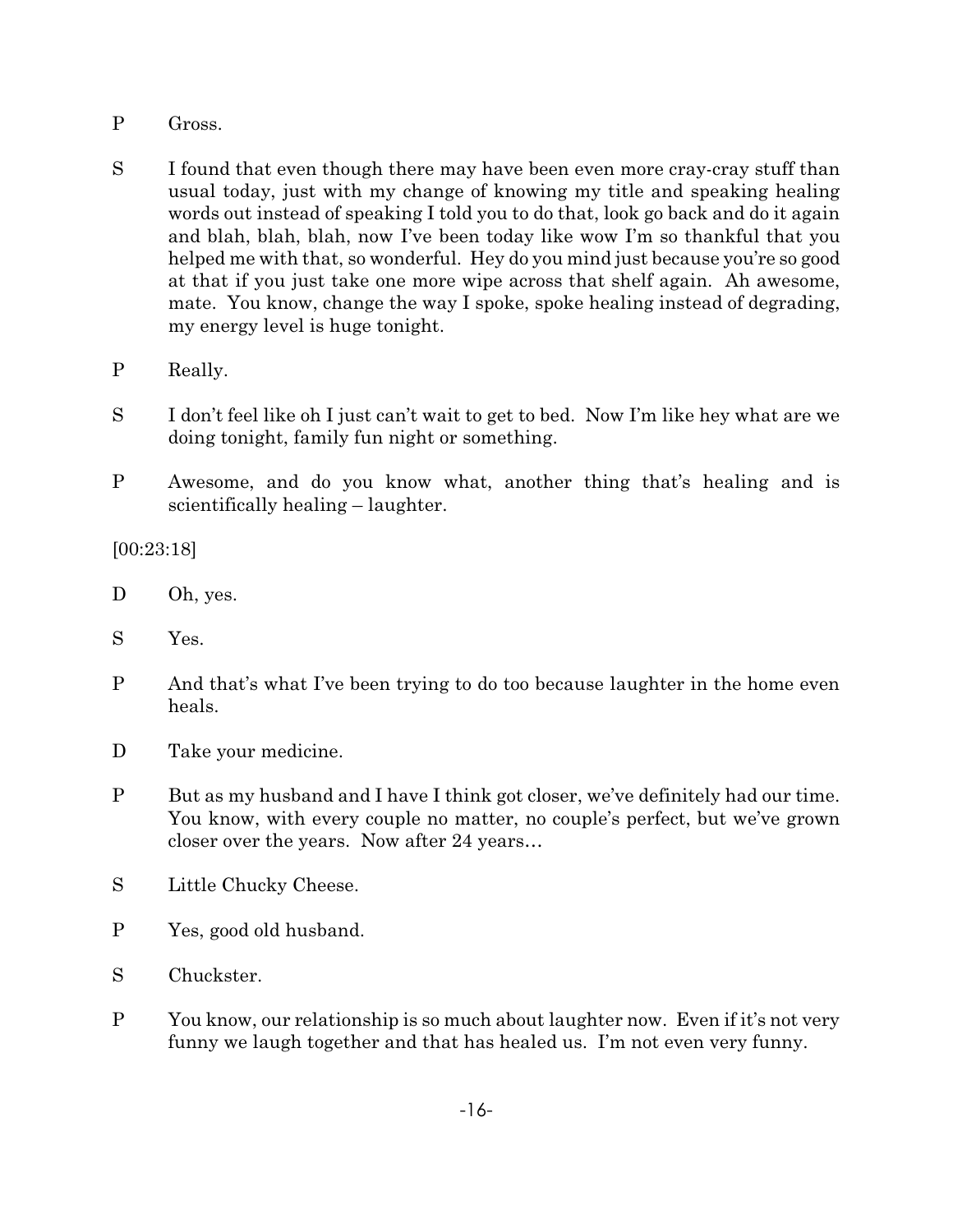- S I find you funny, Pearl.
- P But I mean I'll laugh at him, not in a cruel way but in a kind way and then he'll laugh at me and it's just like it's healed us. And I laugh at my children. I mean things they do that I might could even ridicule or I just find them so quirky and funny and it's just beautiful.

[00:24:12]

- S You have touched on something that is so huge and it starts with laughter and it ends with this thought; why are we taking it all so seriously? I've just decided with my first day of wearing the title that to be a healer in my home...
- P We'll have to come back next week say how you're doing, yes.
- S Yes and Danny we're not that too far into this PODdy, I want you to bring it to the men. I'm so excited. But to be a healer in the home I've just decided why am I constantly rushing around looking at the clock ready to tick the next box. Why can I not even take a break and listen to the sweet little things my children want to tell me because I want to move onto the next "have to be done" so I can tick list. That's crazy. I was taking it so seriously. Why did I still think that I was like on the clock racing for what? I don't know, racing so I could be 70 year old wrinkle faced like old battle axe because I just set my…
- P I'm sorry, we have a lot of 70 year olds listening, but they're not battle axes.
- S No, I'm not talking about that. My Mum is almost 80 and she's an Empress Queen of joy and glow.

[00:25:15]

- P All battle axe emails go to Serene.
- S I'm not talking about that.
- P I know.
- S I'm imagining myself rushing through my life and reaching the pinnacle where I should be filled with joy and laughter lines, but they're not beautiful laughter lines like my Mum. What are they? They're battle axe frown lines. That's what a battle axe is, someone who spent their life frowning and being upset because they're rushing around and making everyone else rush and not stopping to smell the flowers.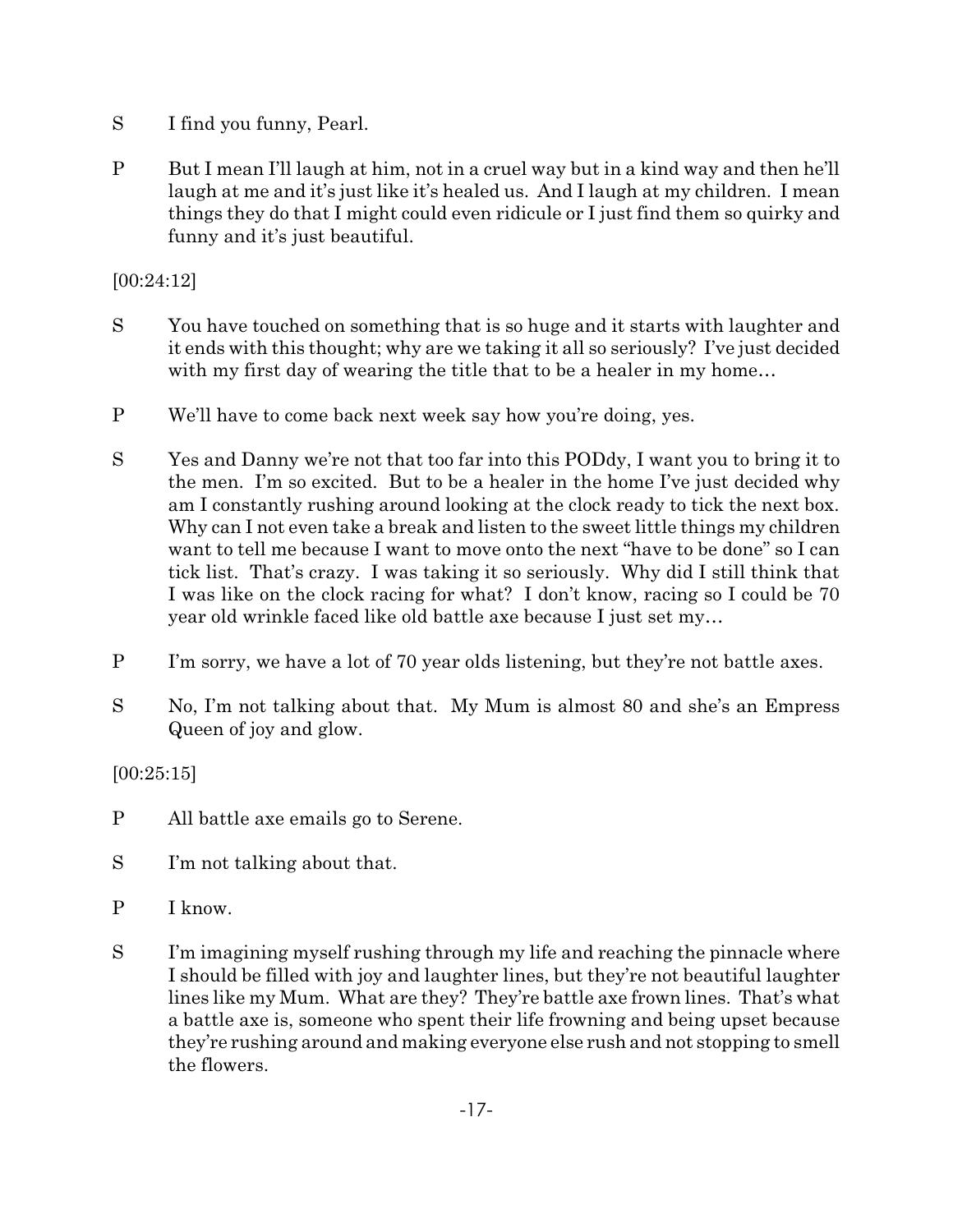- P I'm at you alter call, Serene.
- S My children have beautiful flower words to say to me, they have beautiful flower drawings that yes are annoying because they're little pieces of paper just want to clutter up my place, but guess what, I'm going to let them clutter and I'm going to let them hang and I'm going to let my little boy keep the lint that comes out of my dryer because he wants to use it as a fire starter and I'm always saying no throw it away, it's going to be a mess. I'm going to find it in the corner, throw it away. But now I'm like hey life is fun, it's not so serious. That's right, keep it.
- P I know and that's healing. And guess what else is healing before you bring it Danny.
- D You all are teeing me up.

# [00:26:10]

- P Healing touch and as a wife and a mother it's how we touch our children, how we touch our husband. A big part of that healing for husbands is the intimacy, the beautiful purity of married sex. That's healing in a marriage.
- S It is.
- P That is a healing home when the parents…
- S And it doesn't have to be when you've got the energy to put the high heels and the lipstick on, no, just good old simple meat and potatoes.
- P Yes, that's healing man. I'm telling you if there ever was something to heal the home that would be Mama and Dad in the bedroom getting healed together.
- S Amen
- D And you've heard it first here, folks.
- S And I want to say one more thing before Danny takes it away.
- P Danny, take the wheel.

## [00:27:00]

S I wanted to say one more thing. Pearl, I want to honour you. I just want to say,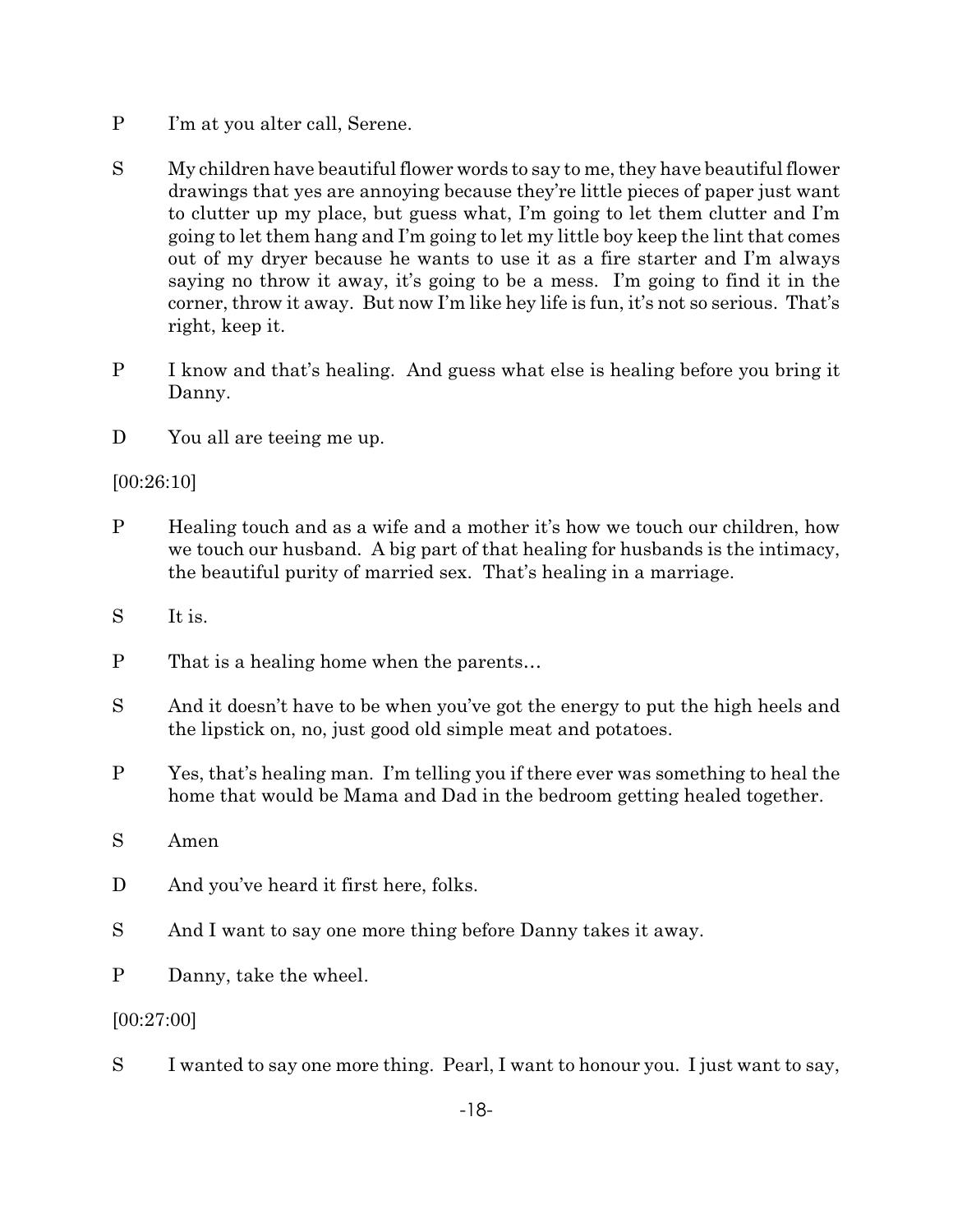you know, we grew up with this poem "With Pleasure." I'm a healing home right now. This is sister, she's in my household.

- P Okay, aw.
- S If with pleasure you are viewing any work a man is doing, if you like him or you love him tell him now. Don't withold… I'm not going to say the whole thing. Don't withhold your approbation till the parson makes oration. And he lies with snowy lilies on his brow. And it goes on and on and on, a poem that my Mum put on our toilet wall because our home was a healing home as we grew up. And she put up poems and that was to encourage us to tell each other how good we were. Like Pearl you're awesome. Like Mum you're awesome.
- S So anyway, Pearl you're awesome. I want to say you have this beautiful thing, you do hug your children a lot, your older children. And because of that they hug you and you're a very huggy home. And I've watched you lately and I've decided even though I'm very cuddly to my younger children, some of my older children don't act like they need it, but I've just decided so I feel like now it feels weird and nerdy to hug them, you know.
- P Oh, right, right, yes.

[00:28:01]

- S But I've just decided who cares, I like what Pearl's doing. And so as of today because of the title Healer, I have been doing that and it's really they've got an extra twinkle in their eye.
- P Aw, sweet.
- S And I really feel like there's something kind of like… There's some new sparks to my older teenagers and me. New sparks.
- P Oh, well thank you Serene, that's beautiful. But I know when children are in the home no matter how old they are we all need touch, right. All of us bloom under touch and even though some of us think we don't need touch, we do need it, even scientifically. And we need loving touch to thrive and, yes, I do, I love touching my children and healing. Thank you Serene, though.
- S Danny, we're at 29 minutes.
- P Danny, take the wheel.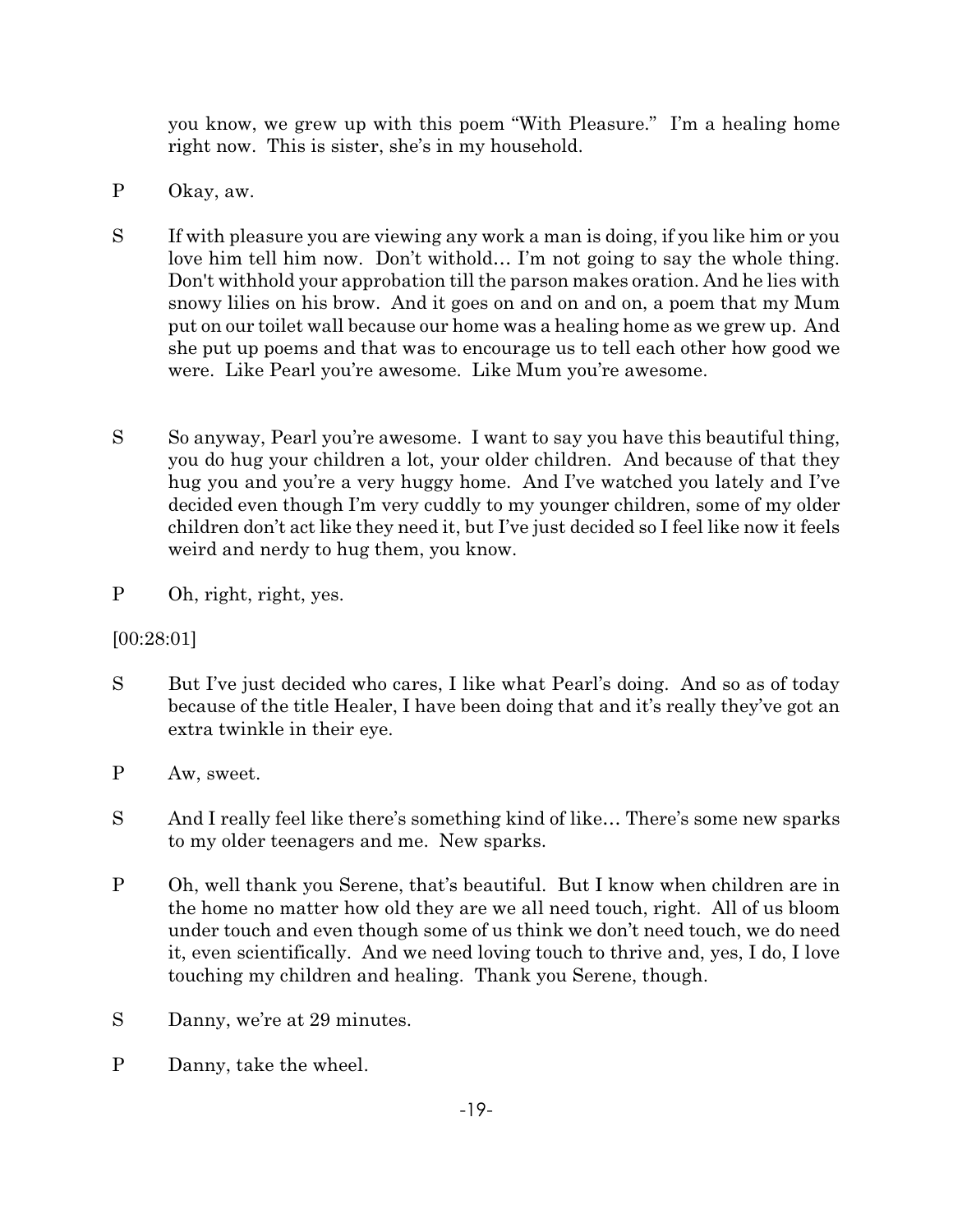- S I think you could give us a good ten.
- D Men, you too are healers in your home. Do not orphan your children. I can't stress enough the importance you have in your house, the God-like admiration your sons have for you, the mesmerized heart your daughters have for you. You have the highest calling and responsibility ever given to Kings. It's yours. Don't look through your sons. Look right into their eyes. Don't forget how pliable your children are. You know, I have come through the door so wrong so many times. You know, I just talked about my wife as I come through the door, she's wrong in her spirit, that happens. But you know what, I've done it way more than her after a big, long, hard, stressful day, you know, that temptation to come in and, you know, dump all your problems out. Let me tell you, you bring the same energy that you bring at seven in the morning when you clock in at work, you are clocking into your more important job when you get home. I don't care how long it's been. I don't care how hard it is. You take yourself 10 minutes, you get your mind right and you walk in like a king bringing gifts to your family. And I just can't stress enough how important you are and how needed you are. Look your sons in the eyes, touch them, tell them that they're amazing and strong and brave. Look at your daughter's, tell them that they are beautiful and rare and priceless. If they want to kiss you, let them kiss you and be what you're called to be.
- P Huge.
- S Danny, that was huge. That was so huge.
- D Let me tell you, you men, you have the power to change the world. Every word you say, the countenance on your face, the spirit you bring is all being recorded by very important people called your children, your wife. You have such a calling and you can make beautiful gardens grow or you can ravage the earth with your neglect.
- P Thanks Danny, I mean you spoke it and you know what, you know what this all boils down to, it starts with us, right. So whether you're a Mother in the home or you're a Father in the home, it starts with you. So I know right now that there's so many people listening right now that may be struggling with their marriage, struggling in their family home, but you are called to be a Healer and just let it start in your heart, bring the title to your mind and let it just start working in you in little ways. And who knows the miracles that can come from this.
- S So huge.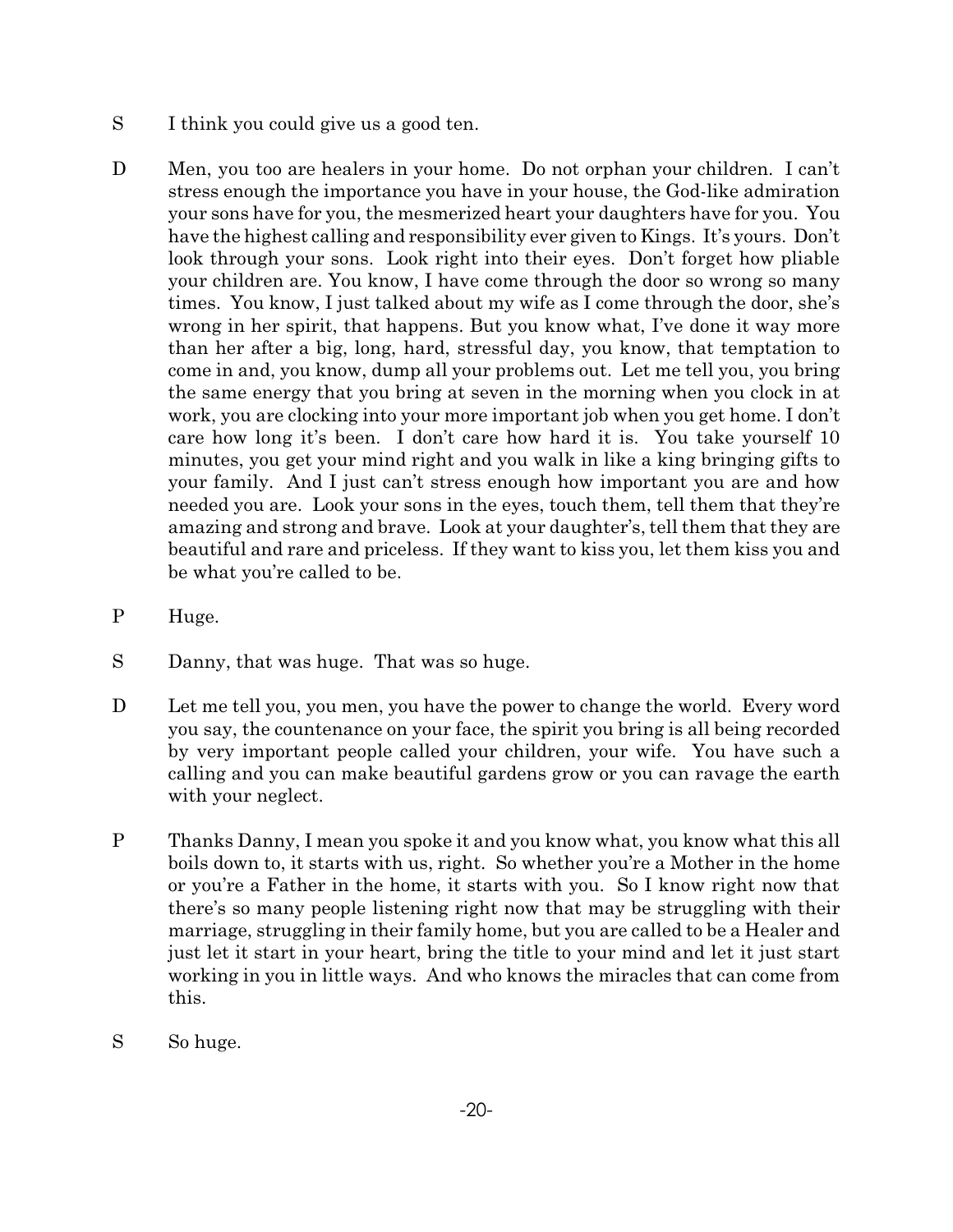## [00:32:35]

- P And not just for now but for generations to come, you being the healer.
- S That's so huge and you know I've actually called you up on the phone before, Pearl, and said to spew or not to spew, Pearl. I mean I really have the right, it's been a really tough day, so Sam's about to come home and walk in the door, shouldn't I tell him just how hard it is I have it here, you know. And I'm about to leave and do a radio thing and I just… This is hard and we didn't really have an answer. We were like well either way, you know, it's like but now we know who we are, we have a title, Healer.
- P We're Healers.
- S Well guess what, we don't have the right because Healers are going to crumble things if they spew. So men walking in the door with the spew of their day, women spewing on their husbands when they come home, children spewing at each other, you took my video game, blah, blah, blah, spewing. No one has the right in the home to spew anymore because the household is a place of healing.
- D You know one thing men need to learn, a couple of days ago I teared up and was very vulnerable and cried in front of my wife and shared some things in a very great way, because what I usually do is hold those things in. I'm not vulnerable. I want to protect my ego and myself and instead I'm just fussy and angry, and I haven't shed a tear in like 16 years.
- P You're not a crier.
- D No, no.
- P My husband is not a crier either.
- S Can I interrupt and say one thing, Danny, because I just don't want to forget it.
- D Yes, it's your show.
- S And then you just take it away, but this is something I struggle with and I don't know why because people might think well I'm not very shy, they might think that, but it's so funny because I feel like, and it's probably the devil, that I'm shy to show good emotion and I feel that that's natural in humans. Like do you ever stop and think this will be embarrassing if I do a hissy fit at the house?
- D Yes.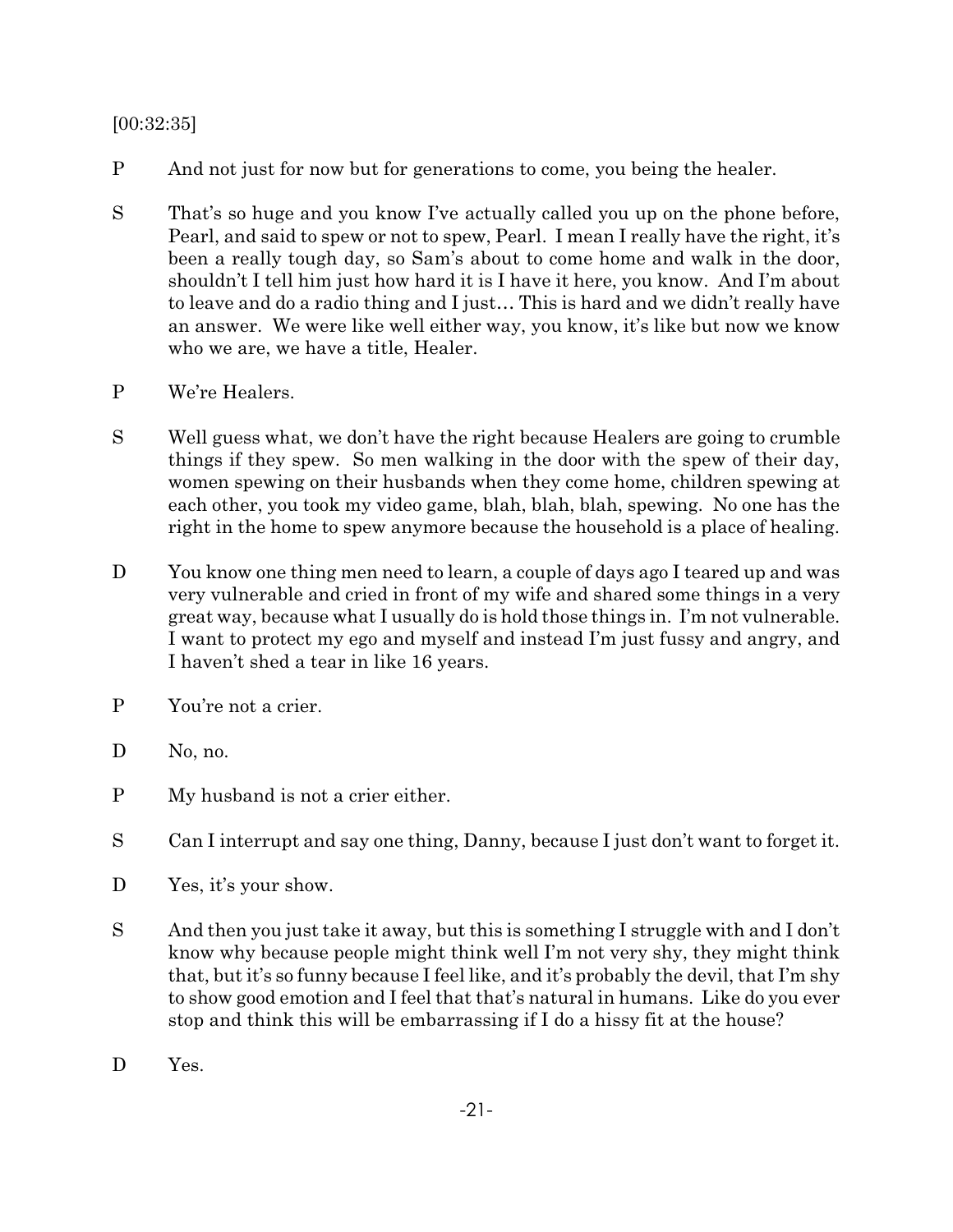[00:34:42]

- P No.
- S Do you ever stop and think like if I scream at my children for spilling the milk and have all kinds of witch like faces on, like contorted and grow warts at the end of my nose while I'm saying it, do I feel embarrassed? No, but sometimes it's like when I take my teenager by the shoulder and give them a good pat and put my arm around them and look in their eyes and say do you know how much you mean to me, sometimes that can be embarrassing.
- P You get embarrassed, yes.
- S But is that the enemy or what, because we're not embarrassed to show the worst of ourselves but we're embarrassed to be healers.
- P You're embarrassed and that's what you were saying, Danny.
- D That's exactly what I'm talking about and again 16 years or more I have not shed a tear in front of my wife. I'm not saying that we need to all be balling now. I'm just saying the reason I haven't shed a tear in front of my wife is because I haven't been vulnerable and honest with her. I've held things in.
- P You'd rather get hissy.
- D Yes, I hold things in. I'm angry. I look through her and what I learnt to do is to instead of that share with her where I'm at and that she can handle it. And I've actually had to say to her I've not shared because I don't want you to be insecure. I don't want you to feel nervous about my stresses. I want you to be happy, you know. And so I'll share more with you if you will tell me that when I'm vulnerable you're going to stay strong and you're not going to fall apart and feel like we're not solid and secure. And so that open communication is so needed. That vulnerability is needed. To not be vulnerable is to complicate your relationship.
- P So true, so just homes of healing. I just love this mantel we can take. As Serene said, listen we don't want to get all judgmental about… You can go see my shopping cart sometimes at Kroger or Wal-Mart. It might have some corn chips in it because whatever, my children eat corn chips and salsa sometimes.
- D Crisp corn chips are awesome.

[00:36:38]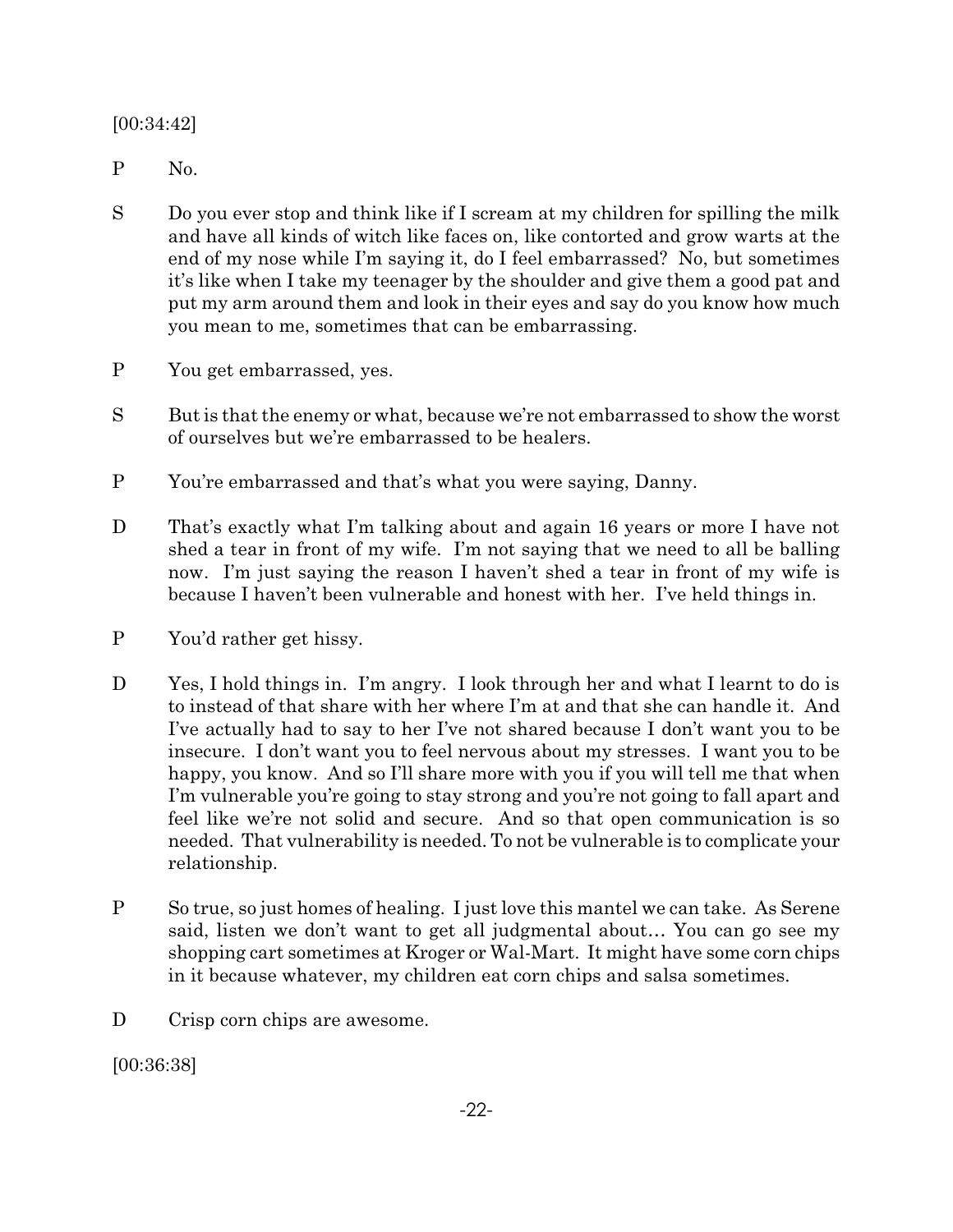- P Let's not judge each other, but still let's… Trim Healthy Mama has never been go to your cupboards right now and throw out all the junk food and only have organic in there and just… But when we do something with this mantel oh my home is a home of healing, let's fill our grocery carts with healing foods, let's put them in our cupboards, let's not try to be absolutely perfect and stress ourselves out, but let's be healers.
- S Yes and it's not about works and it's not about like Pearl said the perfectionism of it. Oh, I slipped up. No, it's about when you have a title you will live in those shoes.
- D Yes, yes.
- P Yes.
- S And it doesn't mean… You can take a vacation from those shoes occasionally. Like sometimes I make Gentle Sweet treats for my teenage girls.
- D I just eat Gentle Sweet.
- S And they're all healthy, but other times I go to Whole Foods and buy organic cane sugar junk because I take a vacation occasionally from my shoes.
- D That's great.
- S But because they're there and they fit me…
- P They're your real shoes.
- S They're my real shoes I easily slide back into them.
- D That's right.
- P Oh my goodness, this is good. And you know what, I don't even think we have to continue. I don't want to do a food spotlight today. I don't want to take questions.
- D No, we're done here.
- P This is too powerful. I want to end with this mantel that we all are going to wear. We are home… We have homes of healing. We are the Healers in our home. Let's walk in it. Let's wear the mantel. Let's practice it. Let's do it together.